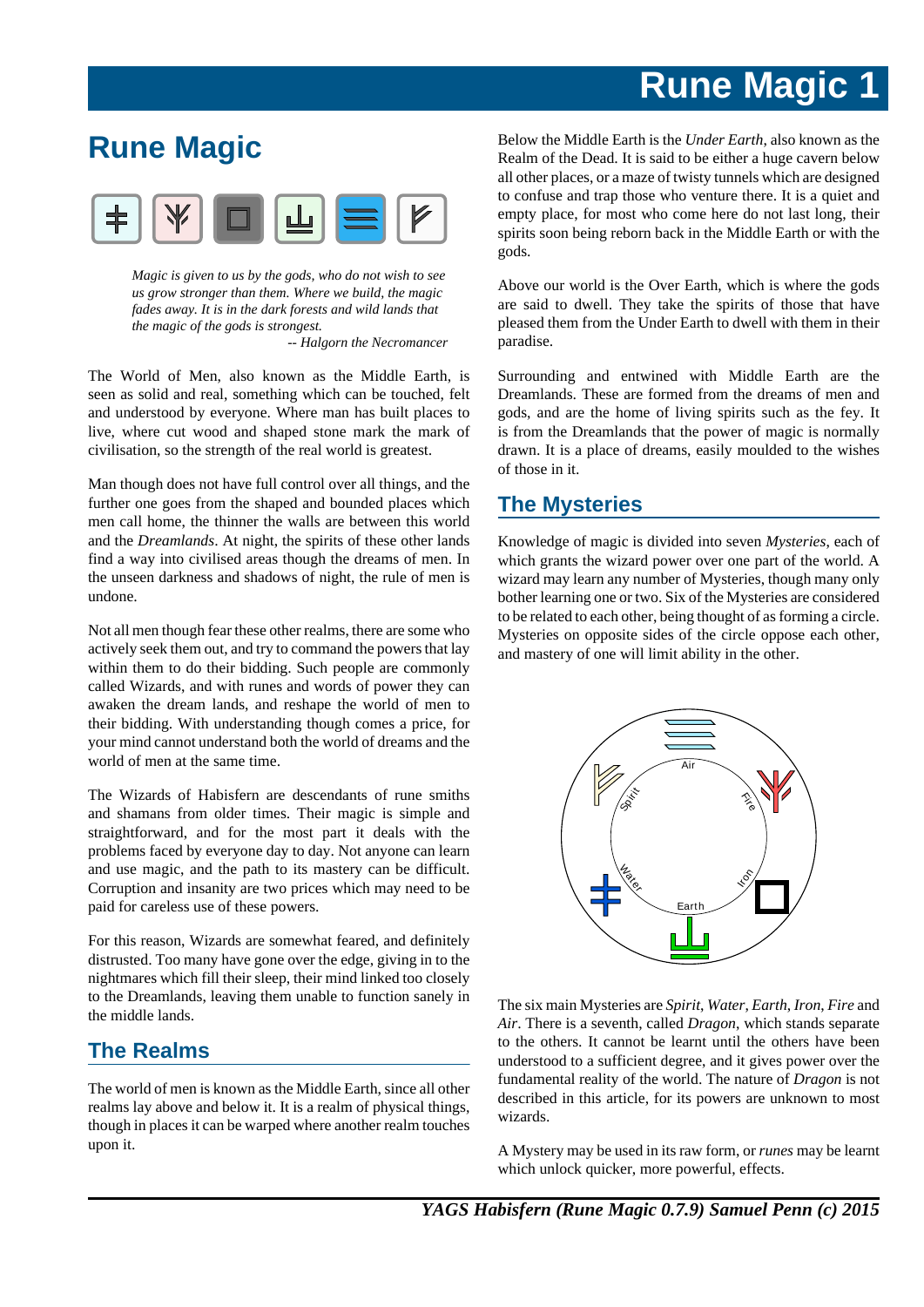Mysteries can be considered to form a circle, with each one opposed by the one opposite. Learning an opposing Mystery can interfere with what you know. Every full three points of skill in a Mystery causes a -1 penalty to your attribute when using an opposed Mystery.

A Mystery is supported by its two neighbours. For every four full points of the lowest neighbour, you gain +1 to your attribute when making a Mystery check.

## **Unlocking the Mysteries**

Once you have learnt a Mystery to a level of 10, you may teach its secrets to another. Only those who have faerie ancestry in their veins can learn the Mysteries.

Learning your first mystery is a difficult task, and requires that you have Fey Blood in order to have any chance of success. It takes three months in total, though failure at any stage means that the whole process must be restarted from the beginning. No more than a week must pass between one month of study and the next.

During the first month, you must open your mind to the world, seeking understanding of the voices that penetrate from the Dream Lands. With guidance from your teacher, you learn to understand how the world speaks. At the end of the month, you must have an *Intelligence* check at a target of 30.

During the second month, you learn to take charge of the voices, and begin to exercise your will upon the world. At the end of it you must make a *Will* check at a difficulty of 30. If you succeed, you may proceed to the final stage of your study.

During your third month you learn to draw the powers you need to create your magic into your body. At the end of it, you must make a difficulty 30 *Health* check. On success, you gain a skill in your first Mystery at a level of 1. On failure, you must begin again. At least three months must pass before your next attempt.

When retrying a part of the training, you gain  $a + 3$  bonus to your check for each time you have successfully completed that part of it, and +1 for each time you have failed it. If you succeed in the *Intelligence* stage, but fail at the *Will* stage, then next time you try the *Intelligence* difficulty is only 27, and the *Will* is only 29.

## **Improving Your Chances**

The following actions can be taken in order to improve your chance of success.

| Equinox. Starting the first month of training on an  | $+5$ |
|------------------------------------------------------|------|
| Equinox makes the Intelligence check easier.         |      |
| Winter. Starting the second month of training on the | $+5$ |
| Winter Solstice makes the Will check easier.         |      |
| Summer. Starting the third month of training on the  | $+5$ |
| Summer Solstice makes the Health check easier.       |      |

Sanity. You may open your mind fully to the Dreamlands, a process that costs you one point of Sanity, but greatly simplifies the process. You may do this for each of the months.  $+10$ Fast. You may fast during the period.

## **Learning Other Mysteries**

Once you have been taught a single Mystery, learning the others can be done without the guide of a teacher. It takes a month of meditation, and at the end requires an *Intelligence* check of 20 + 5 per every Mystery currently known.

You may open your mind up to the *Dreamlands*, which allows a greater chance of obtaining the knowledge that you seek. Doing so though comes at a cost of your *Sanity*. You lose one point in your Sanity trait, but gain a +10 to the *Intelligence* check.

## **Using Powers**

When using one of the powers of a Mystery, a skill check is made using *Will x Mystery* against either a straight difficulty of 10 or the *Will x 4* of a resisting target.

Unless otherwise specified, it takes a full round to use a Power, and the effect will either be momentary or last as long as the wizard concentrates. Using a power is a *slow* action, but does not require any gestures or incantations unless specified.

If a wizard is hit in combat whilst activating magic, then they add +10 to the casting difficulty for every level of stun or wound taken.

A wizard who is concentrating on magic is at -1 to agility, dexterity and perception for each effect they are concentrating on.

## **Rituals**

Some powers can be enhanced by the use of rituals, such as an incantation or the drawing of a circle. Possible rituals are listed along with the powers, and each one used gives  $a +1$ bonus to *will*.

If a ritual is listed as being *necessary* then a -1 penalty is suffered if it is not used. Using such a ritual still grants  $a +1$ bonus however.

## **Runes**

Though most wizards keep to using the basic powers of the Mysteries, a few strive to gain a deeper knowledge of magic, by learning *Runes*. A rune is a simple invocation which is associated with a Mystery, and which provides a simple magical effect. Simple does not mean weak however, and some rune are capable of destroying a town or slaying someone with a word.

*YAGS Habisfern (Rune Magic 0.7.9) Samuel Penn (c) 2015*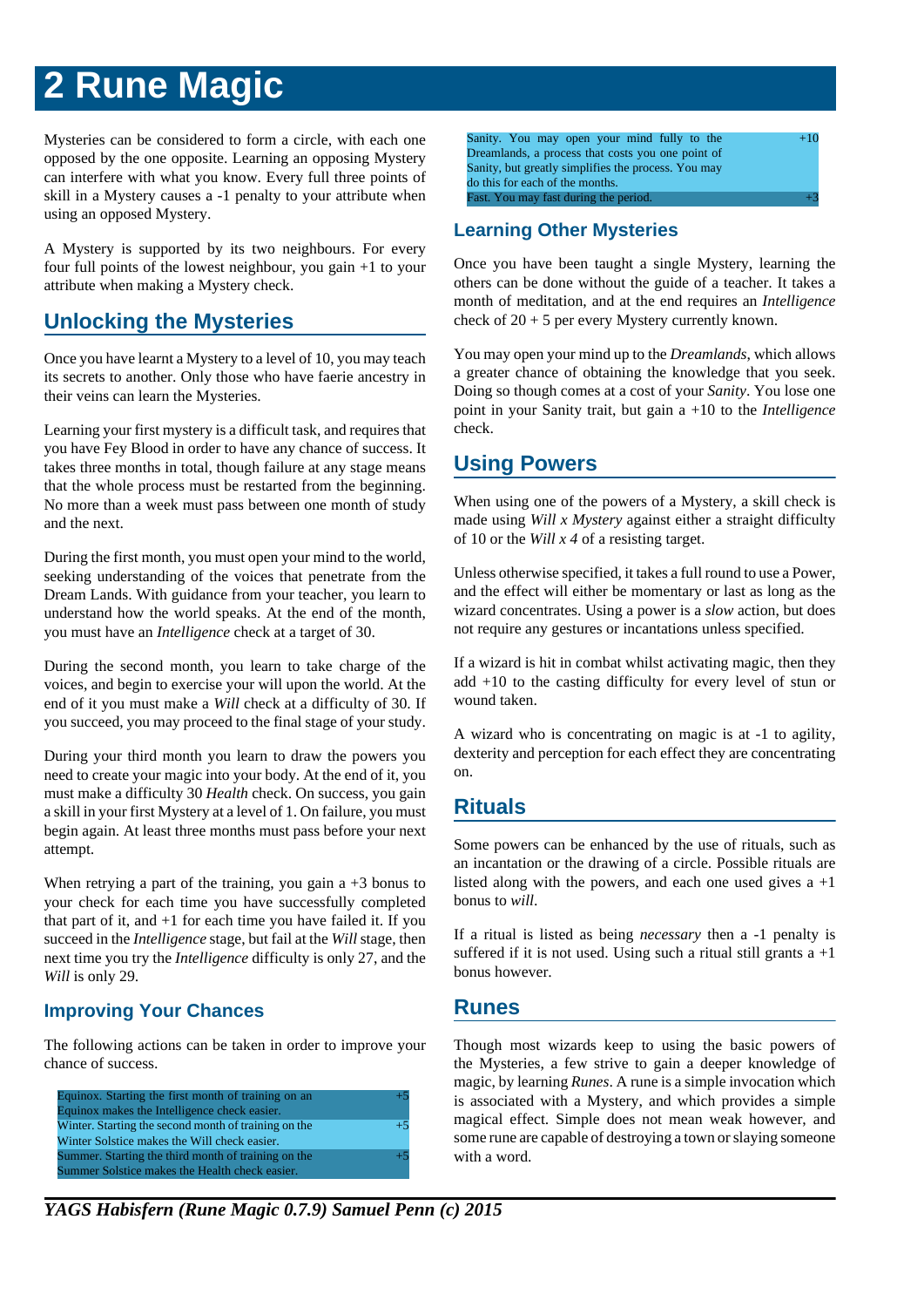Each rune must be learnt separately, and is treated as a *technique*, in that they have a prerequisite of a skill level and other rune. However, they cannot be simply purchased with experience, but must be learnt through meditation and selfsacrifice.

## **Learning Runes**

Learning a rune takes a week, and an *Intelligence x Mystery* check is required at a difficulty of 10 \* level of the rune.

## **Using Runes**

Most runes can be invoked in a single round, and require little in the way of gestures or incantations. Runes are described under the section for the individual Mysteries, and they all follow the same format. An example rune is given below.

### **Example Rune, Level 1**

**Time:** Action **Range:** Short (25m) **Duration:** Concentration **Resist:** Will **Area:** Large

## **Prerequisites:** Another rune

A description of what the Rune does and how it can be used. Most Runes are relatively simple in their effects.

#### *Boost (Good):*

A description of what can be achieved on a *good* success when invoking the Rune.

The first part of the description lists basic attributes of the rune. Their meanings are given below. Boosting an attribute raises the difficulty of invoking the rune by 5 each time - an invocation can be boosted as many times as you wish. This must be chosen before you make the skill check.

If the result of the invocation check is a *Good* (+10) or *Excellent* (+20) success, then you can choose to boost it further to add a special improvement, as noted in the spell description.

#### **Time**

How long it takes to invoke the *rune*. Most runes can be invoked in a single **Action**, and you can move or defend yourself at the same time as invoking the rune. Runes can have a time of **Round**, in which case you cannot move or take any other actions that round.

**Action:** It takes a single action to invoke this rune.

**Round:** It takes a full round to invoke this rune. You cannot move or take any other actions that round.

**Minute:** Invoking this rune takes a whole minute. Every round in which you have to move or defend yourself adds 5 to the difficulty to invoke the rune.

#### **Range**

*Runes* have a limit to how far away the target of their effects can be. If their are multiple targets, then unless otherwise specified in the description of the rune then this is the distance to the furthest one.

If you gain a *good* or better success when invoking the rune, then some ranges can be boosted to increase their range. The range can be boosted multiple times if you gain higher levels of success, as long as the new range allows boosting.

Self: The rune either can only affect you, or the effects are centred on you.

**Touch:** You can affect yourself, or a target you are directly touching. You can boost this range to Reach.

**Reach:** You can affect a target you can touch with an item you are holding, or within three metres of you which you can clearly see. You can boost this range to Short.

**Short:** You can affect a target out to a range of 25m. You can boost this range to be Medium.

**Medium:** You can affect a target out to a range of 100m. You can boost this range to be Long.

**Long:** You can affect a target out to a range of 250m. This range can be boosted multiple times. Each time it is boosted you can double the maximum distance.

**Sight:** You can affect everything that you can see. This is normally an attribute of Runes which have passive effects.

**Communication:** You must be able to communicate clearly with the target using voice. If communication requires speech, then they must be able to understand you.

**Blood:** You must have some of the targets blood, flesh or hair to be able to affect them. As long as this requirement is met, there is no limit to the range. You require a small cup full of blood, flesh the size of a toe or a full lock of hair.

## **Duration**

*Duration* determines how long the effects of the rune invocation lasts. Boosting the duration is much harder than other attributes of a rune.

**Momentary:** The magic lasts only an instant, though the consequences may be permanent. A spell which slays a person would be momentary, but death lasts forever.

**Natural:** The magic has an affect which will decay naturally over time. The rate of decay will be described in the description of the rune.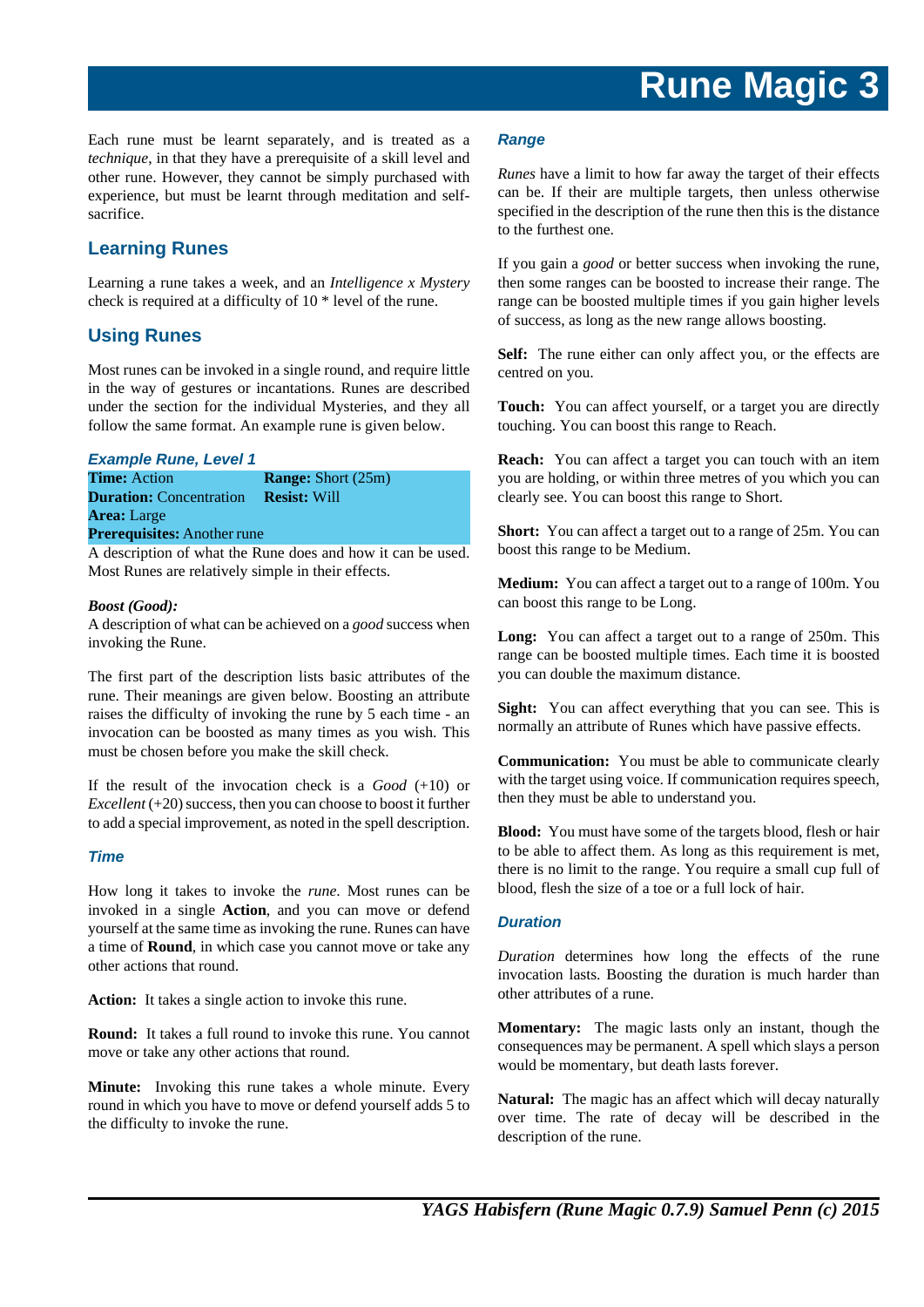Will: The magic lasts as long as you will it to. Such magic does not require much thought to maintain, and you can perform other actions, including casting other spells, whilst doing it. Any runes you invoke during this time though are at +10 difficulty (+15 if from an opposed mystery). You can will multiple magical effects, but the penalties stack. You can end a willed invocation at any time.

**Rounds:** The magic lasts for as long as you concentrate. Every extra round you concentrate for beyond the first gains you one Fatigue. Can be boosted to Minutes at an increase of +15.

**Minutes:** The magic lasts for as long as you concentrate. Every extra minute that you concentrate for beyond the first gains you one level of Fatigue. Can be boosted to Hours at an increase of +30.

**Hours:** The magic lasts for as long as you concentrate. Every extra hour that you concentrate for beyond the first gains you one level of Exhaustion.

**Day:** The effect lasts until the next sunset. If the far north of the world, such effects can last many months.

**Moon:** The effect lasts until the next new moon. The actual time of ending is when the new crescent first rises above the horizon. Mountains, buildings and other obstructions that block the horizon do not affect this, but your altitude does.

Invocations which last *Rounds*, *Minutes* or *Hours* require intense concentration to maintain. Whilst concentrating, you cannot invoke any other runes, though you can try using raw magical effects. All skill checks are halved, and you move at half speed. At the end of each period, you can choose whether to continue concentrating or to drop the effect. If you continue, you gain a *Fatigue* (or an *Exhaustion* for *Hours* effects) and must make a *Will* check at a target of 10. If you fail, the effect ends anyway (though you still gain *Fatigue* or *Exhaustion*).

Both *Will* and *Concentration* effects require you to be conscious, so anything that causes you to lose consciousness (including sleep) causes them to immediately end.

## **Target**

The target of the rune defines how many individual targets can be affected by a single invocation. As for the *Range*, the number of targets can be boosted if you need to affect a larger number of things.

**Self:** You can only affect yourself with this rune. Runes with a range of Self normally also have a target of Self, though some may have a radius effect centred on you.

**One:** You can affect a single individual target, either yourself or one target within range.

**Individual:** The target can be a single individual, either yourself or one target within range. You can boost this to Few.

**Few:** Can affect up to 3 targets with this Rune. You can boost it to be Dozen.

**Dozen:** Can affect up to 12 targets with this Rune. You can select individual targets out of a crowd, but none can be more than 5 metres from another. You can boost to be Crowd.

**Crowd:** Can affect up to 50 targets, but are unable to limit this to particular individuals. You designate a particular individual and all those closest to them are affected. None can be more than 10 metres from another. You can boost this multiple times, doubling the number affected each time.

**Range:** All targets within range of the rune are affected regardless of number.

**Tiny:** Affects a single target up to size 1. Can be boosted to small.

**Small:** Affects a single target up to size 3. Can be boosted to medium.

**Medium:** Affects a single target up to size 6. Can be boosted to large.

Large: Affects a single target up to size 9. Can be boosted to huge.

**Huge:** Affects a single target up to size 15. Can be boosted to gigantic.

**Gigantic:** Affects a single target up to size 21.

## **Radius**

If a radius is given instead of a target, then the rune affects everything within this radius, focused on a point within the maximum range.

**Tiny:** Affects an area out to 1m from the target point. Can be boosted to Small.

**Small:** Affects an area out to 3m from the target point. Can be boosted to Medium.

**Medium:** Affects an area out to 10m from the target point. Can be boosted to Large.

Large: Affects an area out to 25m from the target point. Can be boosted multiple times, each level of boost will double the radius.

## **Invoking a Rune**

When a *Rune* is invoked, you must make a *Will* x *Mystery* + d20 check against a difficulty equal to five times the level of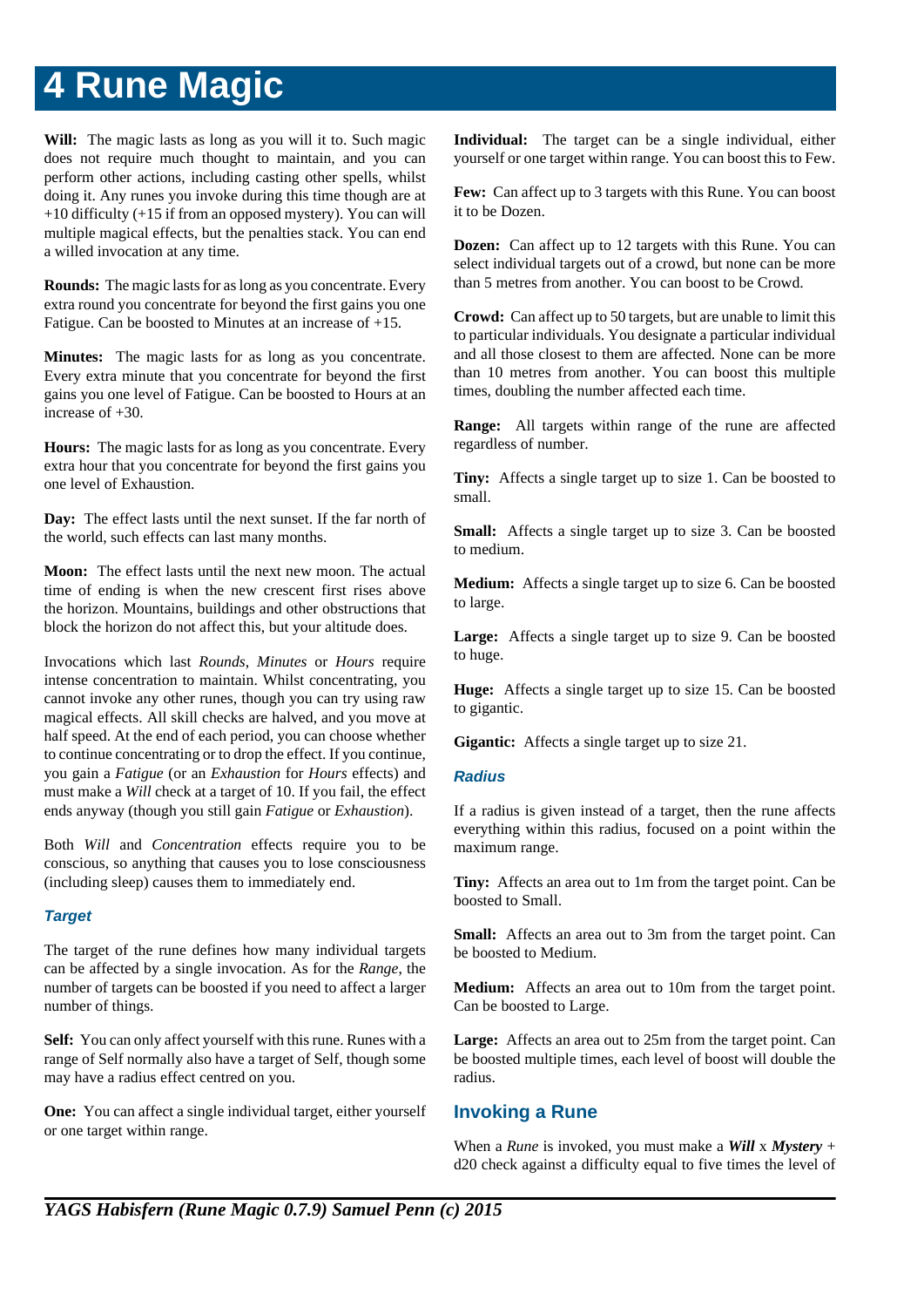the *Rune*. If you succeed, then the rune is invoked and you gain one level of *exhaustion*. If you fail, you gain a level of *fatigue*.

Before you attempt the invocation, you can choose to *boost* one or more of the standard attributes of the rune. Each level of boost adds +5 to the target difficulty.

If you succeed with extra levels of success, then you can either use these to boost the effectiveness of the invocation (either for a *Good* or *Excellent* success), or to reduce the effort involved in the invocation. One level of success will reduce the *Exhaustion* to *Fatigue*, and a second will allow you to suffer no adverse effect.

The decisions to boost effectiveness or reduce fatigue is made after the roll to invoke the rune.

## **Elementals**

*Elementals* are spirits that inhabit physical matter, such as mud, rock, water or air. Knowledge of any of the Mysteries allows you to summon an elemental of that form as long as their is sufficient material around. You cannot summon an elemental of water in the middle of the desert where there is no water, and you cannot summon an elemental of fire without a fire being already present.

The ritual of summoning an elemental spirit takes an hour to perform, and normally requires a blood sacrifice - often an animal, but humans allow especially powerful elementals to be summoned. The spirit will remain until the next sunrise or sunset. In the far north, where the days or nights are long, elementals may remain bound for months at a time.

The base difficulty of the ritual is 10, though what this binds is a mindless automation that can only carry out simple instructions.

A base elemental is size 3, with all other attributes at one. Size or physical attributes can be raised by 1 point for each +5 increase to the ritual difficulty. Raising the empathy, intelligence or will of an elemental is not directly possible.

## **Sacrifice**

The strength of the elemental can be greatly increased by making a sacrifice a part of the ritual. Most commonly, an animal will be used, but human sacrifice is far more desirable if you are willing to ignore the moral issues.

The Will of the elemental is linked directly to its power. A standard elemental has a Will of 1. Sacrificing an animal of at least size 1 will add one to the elemental's Will. An animal of at least Size 4 will give a +2 bonus. A human sacrifice will give  $a + 3$  bonus.

The Intelligence and Perception of the elemental is equal to its Will.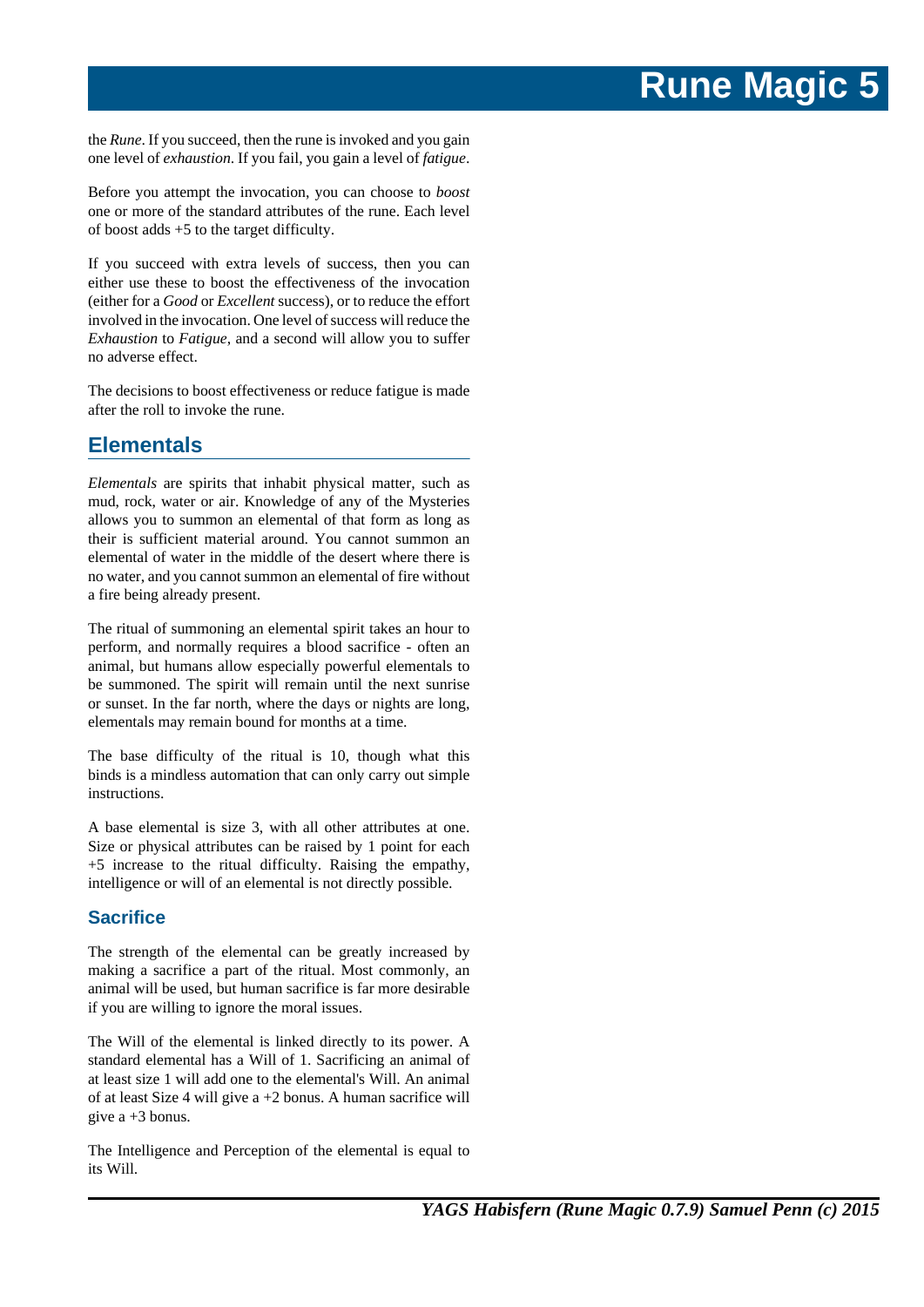## **The Mystery of Earth**

*Earth* gives power over the ground and rocks, over animals and plants, over life and death. It is the most common of the Mysteries, for it is the most useful in day to day life. With it, wizards are able to improve harvests and cure diseases.

Earth is tied to women. It is the Mystery that gives the ability to create familiars.

## **Innate Abilities**

If you have knowledge of the Mystery of Earth then you automatically gain the following abilities when your skill in the Mystery reaches a certain level.

| Skill | <b>Innate Ability</b>                                                                                                                                                                          |
|-------|------------------------------------------------------------------------------------------------------------------------------------------------------------------------------------------------|
|       | <b>Healing.</b> You may add your Earth skill to any<br>checks involving healing, first aid or related skills.                                                                                  |
|       | Animals. You may add your Earth skill to any<br>checks used to control, manage or befriend animals.                                                                                            |
|       | Growth. You may add your Earth skill to any<br>checks involved with farming or growing or tending<br>plants.                                                                                   |
|       | Womb. As a woman, you have control over your<br>own fertility. If you have sex, you may choose<br>whether it results in pregnancy or not. You may<br>terminate your own pregnancy at any time. |
|       | Ageless. As a woman, you have some control over<br>the ageing of your own body. From the point you<br>gain this level of skill, you age half as quickly as<br>other people.                    |

These abilities are automatic.

## **Raw Powers**

The following magical abilities may be used by anyone who has knowledge of Earth. The greater your skill, the more powerful the effects will be.

Channelling magic in this way does not require words to be spoken to runes to be inscribed, it just requires a time of meditation and peace. You gain one level of exhaustion when doing this.

## **Fertility**

You can control the growth of plants. This enchantment is seen as the most useful by non-wizards, since it allows crops to grow faster.

The enchantment takes a day to cast, and increases growth by 10%, or reduces growth by 20% for a single plant. It lasts a week, so must be cast once a week over the entire growing season. The base difficulty is 10. Multiple castings do not stack, instead only the most powerful effect applies. The base effect covers an area of ground 1m x 1m, so a small plot of plants, or a single tree.

| Target | Increase in effect                                           |
|--------|--------------------------------------------------------------|
| $+10$  | <b>Growth.</b> Increase growth by a further $+10\%$ above    |
|        | base for each $+10$ added to the target number.              |
|        | Alternatively, reduce growth by $20\%$ for each $+10$ .      |
| $+10$  | Garden. Affect all plants within a garden, an area           |
|        | $10m \times 10m$ in size.                                    |
| $+20$  | <b>Field.</b> Affect all plants within a field, an area 100m |
|        | $x$ 100 $m$ in size.                                         |
| $+30$  | Village. Affect all plants within a village, an area         |
|        | one square kilometre in size.                                |
| $+40$  | <b>Town.</b> Affect all plants within a square league (one   |
|        | map hex).                                                    |
| $+5$   | <b>Health.</b> Increases health of the plants, improving     |
|        | their resistance to disease. May be taken multiple           |
|        | times.                                                       |
| $+5$   | <b>Selective.</b> Allows you to be selective in the type of  |
|        | plants you affect, for example not improving weeds.          |

## **Health**

By channelling the energy of Life itself into a person, you may make them well, or make them ill. The process is a slow one, any you must lay hands upon their flesh for an hour for it to take affect.

You may cast this upon yourself.

| Target | Effect                                                                                                    |
|--------|-----------------------------------------------------------------------------------------------------------|
|        | Mend flesh. The target of your magic may make                                                             |
|        | a Health check in order to recover stuns. This is in                                                      |
|        | addition to any other healing checks that are made                                                        |
|        | this day. Every five points above the base difficulty                                                     |
|        | that you achieve gives them an extra $+1$ to their                                                        |
|        | check.                                                                                                    |
| 20     | Mend wound. The target of your magic may make a                                                           |
|        | Health check in order to recover wounds. This may                                                         |
|        | only be done on an individual once a day, and they                                                        |
|        | also gain a level of exhaustion when it is done. Every                                                    |
|        | ten points above the base difficulty that you achieve                                                     |
|        | gives them an extra $+1$ to their check.                                                                  |
| 20     | Malign transfer. You may transfer a poison or<br>disease from either yourself to the target, or from the  |
|        | target to yourself.                                                                                       |
| 30     | Remove disease. The target of your magic may                                                              |
|        | make a Health check to recover from one disease.                                                          |
|        | They get $a + 2$ bonus for every five points you exceed                                                   |
|        | the difficulty by.                                                                                        |
| 30     | Remove poison. The target of your magic may                                                               |
|        | make a Health check to recover from one poison.                                                           |
|        | They get $a + 2$ bonus for every five points you exceed                                                   |
|        | the difficulty by. This is only effective against slow                                                    |
|        | acting poisons, since poisons which play out in                                                           |
|        | under an hour cannot be affected.                                                                         |
| 10     | <b>Exhaustion.</b> The target of your magic gains one                                                     |
|        | level of exhaustion. Unless they are already asleep,                                                      |
|        | they have a chance of noticing that something is                                                          |
|        | amiss. They may make a base Perception check                                                              |
|        | against your Empathy. On a good success, they                                                             |
|        | realise that you are the source of their tiredness.                                                       |
| $+10$  | Quicker. You may channel the magic quicker,                                                               |
|        | reducing the time needed to 30 minutes by raising<br>the difficulty. Taking this option twice will reduce |
|        | the time further to 15 minutes.                                                                           |
|        |                                                                                                           |

## **Commune**

You may try to communicate with animals and plants. What they know can be quite limited.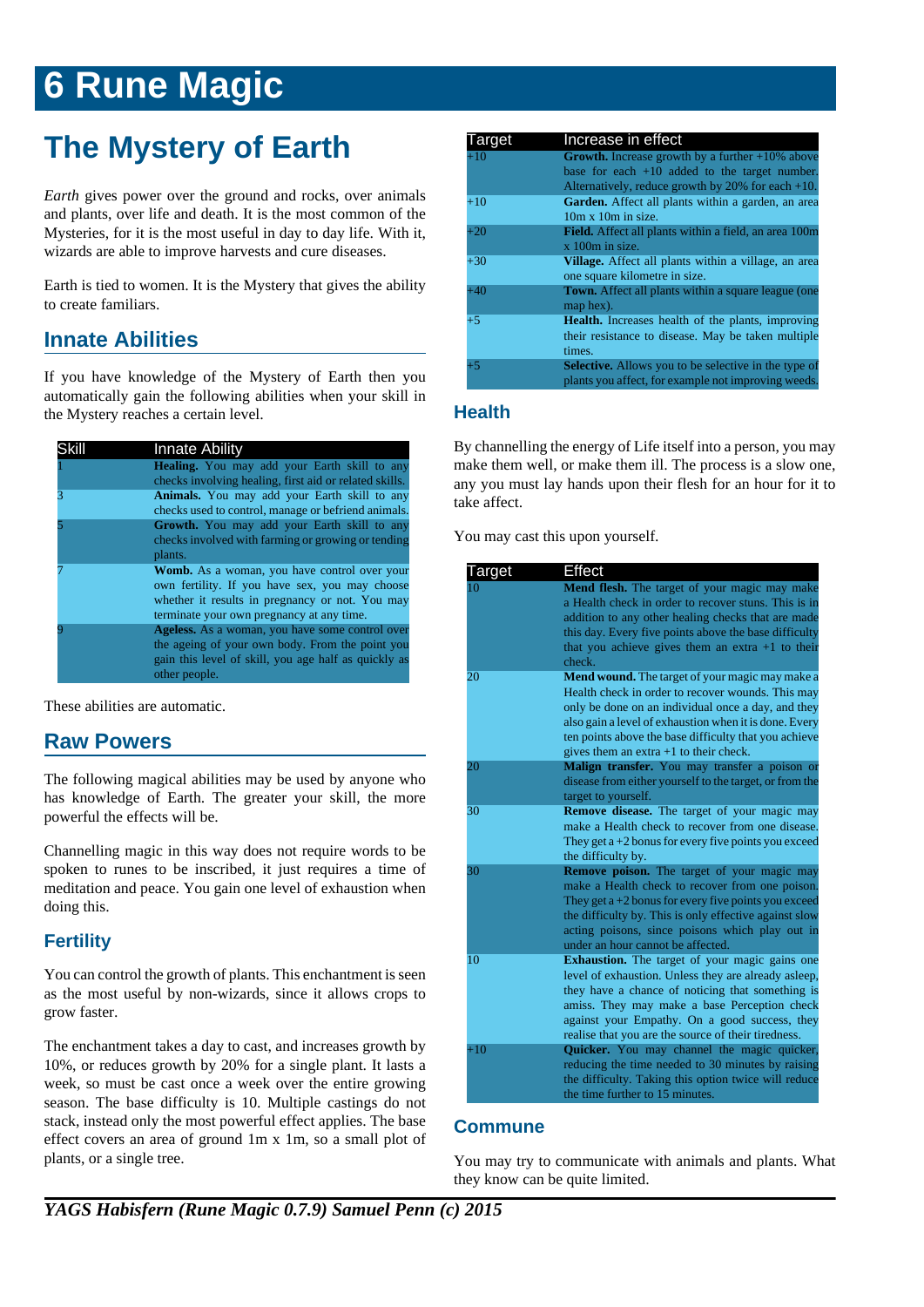Animals which are used to dealing with humans and which get on well with them (trained dogs and horses) have a target difficulty of 10. Wild versions of such, or animals used to humans such as cats, cows, trained birds are 20.

Other mammals and birds are 30, as are trees. Lizards are 40, insects and bushes are 50 and grasses are 70.

| <b>Success</b> | Level of communication                                |
|----------------|-------------------------------------------------------|
| Moderate       | Basic empathy, getting an idea of whether the target  |
|                | feels good or bad.                                    |
| Good           | Simple ideas can be read, and simple questions        |
|                | related to those ideas can be asked. Where is food?   |
|                | Which way did the big thing go?                       |
| Excellent      | Enables child like conversations with the target. The |
|                | target does not have access to information it would   |
|                | not have. A tree cannot see for example, but it can   |
|                | feel vibrations in the ground.                        |
| Superb         | Adult like conversations. Topics are still limited to |
|                | what the target would know about.                     |
| Fantastic      | Tap into the memories of the target directly, even    |
|                | seeing visions if applicable.                         |

## **Runes of Earth**

The following Runes are available to you if you have studied the Mystery of Earth.

## **Aid, Level 1**

| <b>Time:</b> Action        | <b>Range:</b> Reach (3m) |
|----------------------------|--------------------------|
| <b>Duration:</b> Momentary | <b>Resist:</b>           |

With this rune you can determine the physical ailments of a person or animal. This knowledges provides you with a  $+5$ bonus to any *first aid* check you may make when trying to heal them.

## *Boost (Good)*

You are aware of more detailed information about the physical state of a person, and gain a +10 bonus to *first aid* checks.

## **Purify, Level 3**

**Duration: Natural <b>Resist: Prerequisites:** Aid

**Time:** Action **Range:** Reach (3m)

By invoking this rune upon a person, you can help them resist the effects of poison or disease. They get  $a + 5$  bonus to their next *Health* check to resist a poison or disease they are currently suffering from.

#### *Boost (Good)*

The bonus to their *Health* check is +10.

**Decay, Level 5 Duration:** Momentary **Resist: Prerequisites:** Cure

**Time:** Action **Range:** Short (25m)

### The target of this rune will decay rapidly, turning to dust within a few rounds. Each target can be a single once-living being, such as a dead tree, dead person or dead whale.

### *Boost (Good)*

You can destroy all flesh from a corpse, leaving just a skeleton.

#### *Boost (Excellent)*

You can destroy a corpse completely, turning even a skeleton to dust.

#### **Heal, Level 5**

| <b>Time:</b> Minute          | <b>Range: Touch</b> |  |
|------------------------------|---------------------|--|
| <b>Duration:</b> Momentary   | <b>Resist:</b>      |  |
| <b>Prerequisites: Purify</b> |                     |  |

You may heal a creature of their injuries, removing one stun from them. Attempting to invoke this more than once in any given day on a creature has no further effect.

#### *Boost (Good)*

You may heal up to three stuns, or alternatively a single wound on a person. If healing a wound, this rune cannot be invoked more than once a week on a single creature.

### *Boost (Excellent)*

You may heal all of a creature's stuns. Alternatively, you may heal up to three wounds on the creature.

### **Age, Level 7**

| <b>Time:</b> Action         | <b>Range:</b> Short (25m) |
|-----------------------------|---------------------------|
| <b>Duration:</b> Momentary  | <b>Resist: Health</b>     |
| <b>Prerequisites: Decay</b> |                           |

When this rune is invoked upon a living creature, they will be racked with pain (-5 to all actions, and their initiative reduced to zero) for the next hour. Over that period they will age 3 years.

#### *Boost (Good)*

The creature will age 10 years.

#### *Boost (Excellent)*

The creature will age 30 years.

#### **Animate, Level 7**

| <b>Time:</b> Action            | <b>Range:</b> Reach (3m) |
|--------------------------------|--------------------------|
| <b>Duration:</b> Concentration | <b>Resist:</b>           |
| <b>Prerequisites: Heal</b>     |                          |

Causes a corpse to be animated for as long as you concentrate. The better the condition of the corpse the easier it is to animate. The better the success of the invocation, the easier the animated corpse is to control.

#### **Beauty, Level 7**

| <b>Time:</b> Action        | <b>Range:</b> Reach (3m) |
|----------------------------|--------------------------|
| <b>Duration:</b> Natural   | <b>Resist: Will</b>      |
| <b>Prerequisites: Heal</b> |                          |

When you invoke this rune upon a person, you cause an alteration of their body in order to make them more beautiful. A *moderate* success will make minor changes, but every two full levels of success is equivalent to a +1 level of *Beauty* advantage.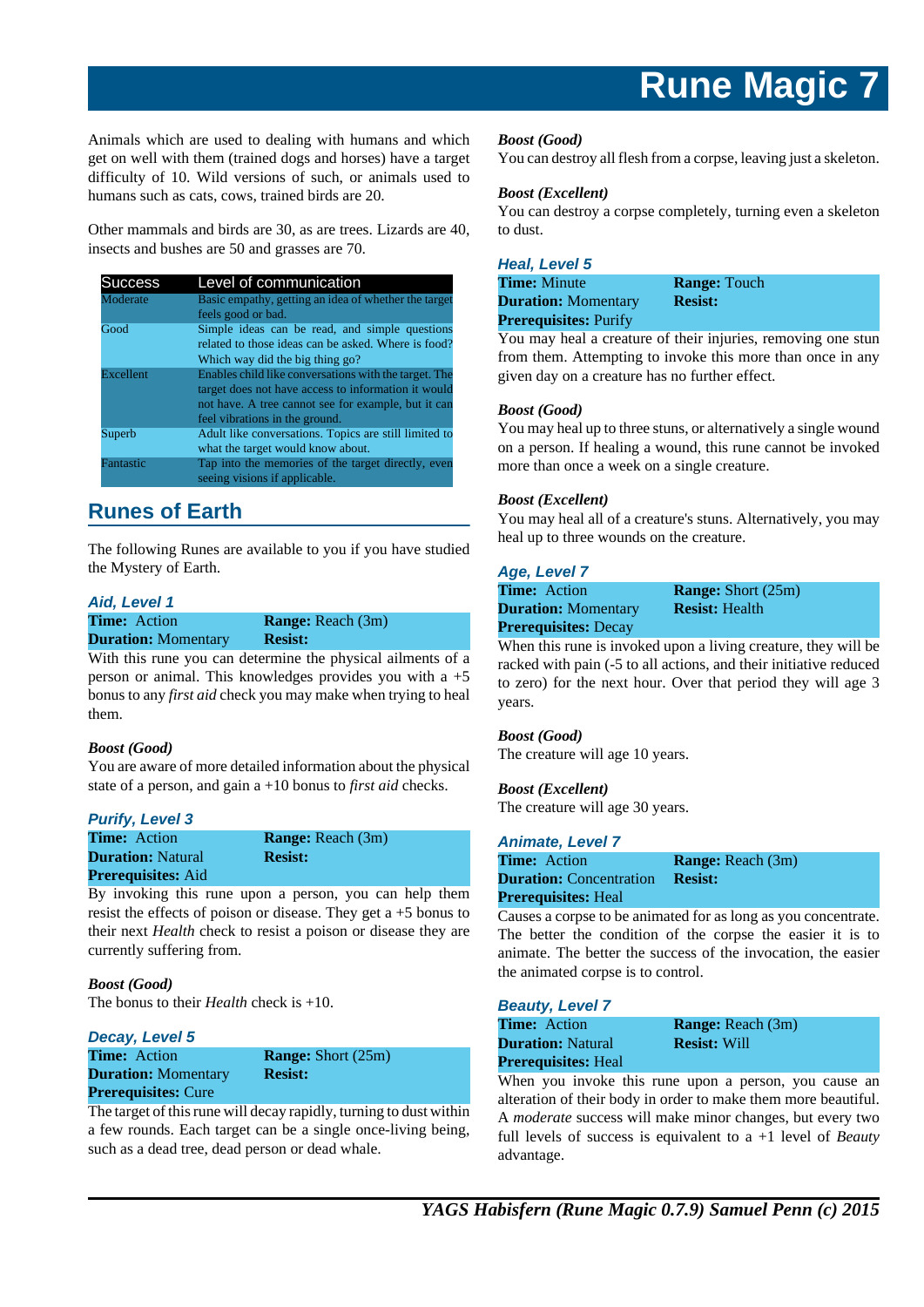The effect will undo itself over time, loosing a level of beauty each day until the person is back to normal.

## **Fertility, Level 7 Time:** Action **Range:** Self **Duration:** Concentration **Resist:** Will **Radius:** Large (25m) **Prerequisites:** Heal

When invoked, this rune affects all animals within it. Those who fail to resist have both their lustfulness and fertility increased.

The effect is initially centred on you. You may choose to have it follow you, or be fixed in place, when the rune is first invoked.

## **Ugly, Level 7**

| <b>Time:</b> Action         | <b>Range:</b> Short (25m) |
|-----------------------------|---------------------------|
| <b>Duration:</b> Natural    | <b>Resist: Will</b>       |
| <b>Prerequisites: Decay</b> |                           |

This rune warps and twists a person's appearance to make them appear ugly. Every level of success is equivalent to one level of the *Ugly* disadvantage, and initially levels of *Beauty* will be cancelled.

The effect will undo itself over time, loosing a level of beauty each week until the person is back to normal.

## **Wood, Level 7**

| <b>Time:</b> Action            | <b>Range: Self</b> |
|--------------------------------|--------------------|
| <b>Duration:</b> Concentration | <b>Resist:</b>     |
| <b>Prerequisites:</b> Heal     |                    |

Causes your skin to darken like bark, and to become harder and better at resisting damage. Each level of success provides you with +3 soak, but also gives a penalty of -1 to *agility* and *dexterity*.

Extra success levels can be used to reduce the penalty.

### **Stone, Level 9 Time:** Action **Range:** Self **Duration:** Concentration **Resist: Prerequisites:** Wood

Causes your flesh and bones to harden into stone. You also gain the ability to move through earth and stone whilst in this state. Each level of success provides you with +6 soak and +1 to *strength*, but your *agility* and *dexterity* are both reduced to one.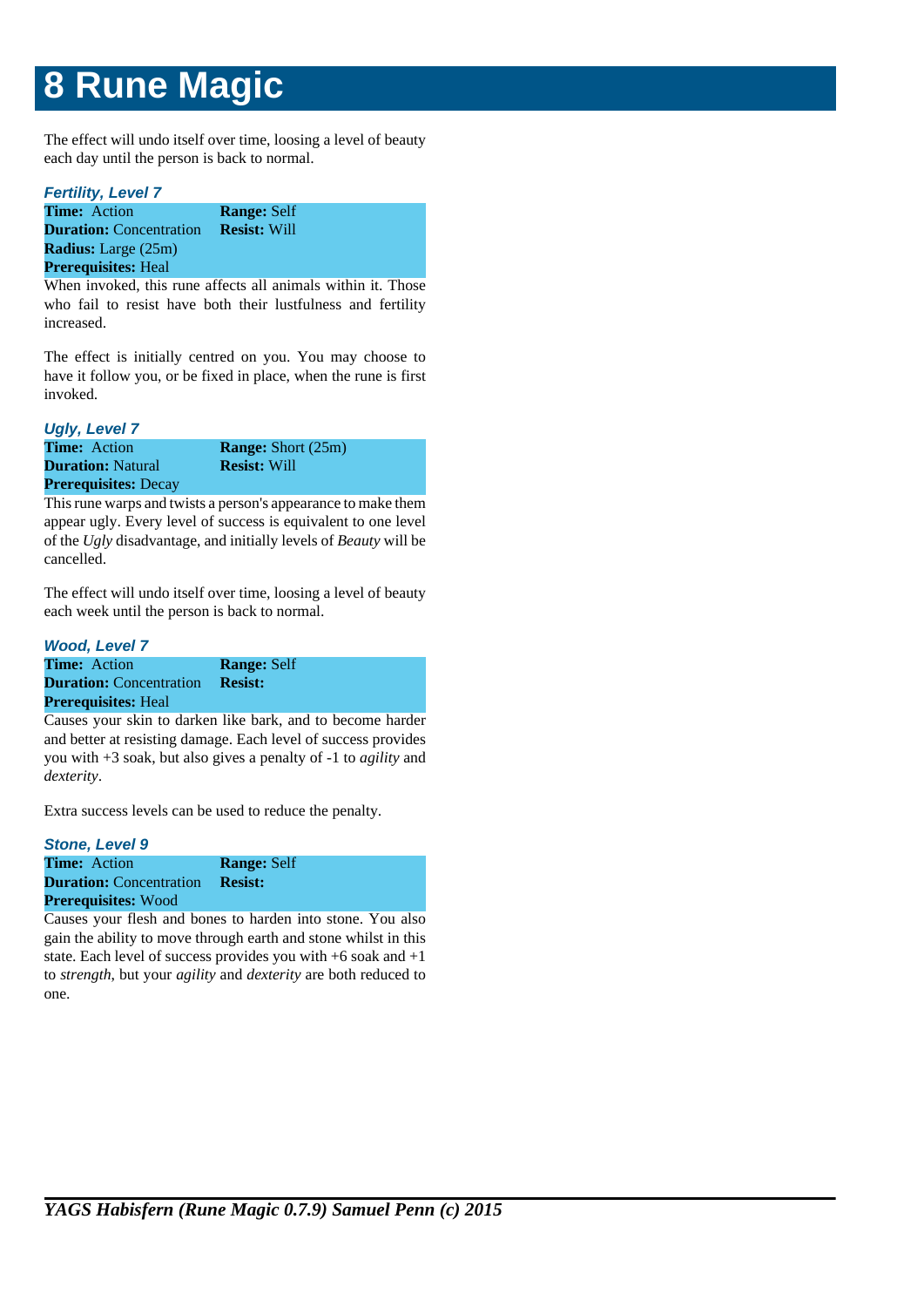## **The Mystery of Water**

Knowledge of the Mystery of Water gives you power over lakes and rivers, seas and water. It represents the deep ocean which engulfs and swallows those within it, the darkness which hides and frightens and the coldness which stills limbs and depresses the spirit. As water quenches fire, so this power quenches passions and energy.

*Water* is associated with the masculine side of magic and so male wizards suffer fewer penalties when it is mastered.

## **Innate Abilities**

If you have knowledge of the Mystery of Water then you automatically gain the following abilities when your skill in the Mystery reaches a certain level.

| Skill | <b>Innate Ability</b>                                                                                                                                                                                                                                                                                                                                                                         |
|-------|-----------------------------------------------------------------------------------------------------------------------------------------------------------------------------------------------------------------------------------------------------------------------------------------------------------------------------------------------------------------------------------------------|
|       | <b>Movement.</b> You may add your skill to your<br>movement rate when swimming in water.                                                                                                                                                                                                                                                                                                      |
| 3     | Warmth. You have a resistance to cold, and may<br>consider the effective temperature to be one level<br>higher than it actually is per two levels of skill, to a<br>maximum of 'standard'.                                                                                                                                                                                                    |
|       | <b>Hidden.</b> You may add your Water skill to any<br>checks for hiding, or remaining hidden or silent.                                                                                                                                                                                                                                                                                       |
|       | Water. As a man, you may survive underwater<br>indefinitely.                                                                                                                                                                                                                                                                                                                                  |
|       | Shadow. As a man, you may take the form of a<br>shadow all the time you are in darkness. You are<br>difficult to see (double any stealth checks), and may<br>move through the narrowest of gaps, such as under<br>doors or between bars. If you are caught in full light<br>whilst in shadow form, you immediately revert, a<br>process that could kill you if there is insufficient<br>room. |

These abilities are automatic.

## **Raw Powers**

With knowledge of Water, you have access to the following powers.

## **Water**

You have power over water and watery things.

| Target | Effect                                                                                                                                                                                                                                                                                                      |
|--------|-------------------------------------------------------------------------------------------------------------------------------------------------------------------------------------------------------------------------------------------------------------------------------------------------------------|
| 10     | <b>Purity.</b> You may purify all water within reach of<br>you. This cancels poisons, and turns tainted water<br>good. Salted water turns fresh. Other liquids, such as<br>wine or blood, become fresh but otherwise remain<br>in their natural form. Takes an hour, and causes one<br>level of exhaustion. |
| 10     | <b>Dryness.</b> You may keep water from you, allowing<br>you to remain dry in light rain. Each hour causes you<br>one level of exhaustion.                                                                                                                                                                  |
| 20     | <b>Dryness.</b> You may remain dry in moderate or heavy<br>rain. Each hour causes you one level of exhaustion.                                                                                                                                                                                              |

| <b>Target</b>   | Effect                                                  |
|-----------------|---------------------------------------------------------|
| 30              | <b>Dryness.</b> You may remain dry in a tropical storm, |
|                 | or when submerged in water. Each hour causes you        |
|                 | one level of exhaustion.                                |
| 10 <sup>1</sup> | Walk on water. You may walk on still water. Each        |
|                 | minute causes you one level of exhaustion.              |

## **Rain**

You can summon moisture from the air and sky, possibly causing rain to fall. The dryer the air is, the harder it is to do this. It takes an hour of concentration, and causes one level of fatigue.

You can also reduce rainfall by the same amount. By default, this power will not change the moisture content of the air, but may cause it to either start raining or stop raining.

In cold weather, rain will actually be sleet or snow.

| Target | Effect                                                     |
|--------|------------------------------------------------------------|
| 10     | <b>Rain 100m.</b> You can force moisture out of the air    |
|        | over an area 100m in radius, centred on you. If the        |
|        | humidity is high enough, then it will form mist, fog       |
|        | or actually start to rain. You can also try and stop it    |
|        | from raining if the humidity is low enough.                |
| 20     | <b>Rain 300m.</b> Try and force it to rain, to a radius of |
|        | 300m.                                                      |
| 30     | <b>Rain 1km.</b> Try and force it to rain, to a radius of  |
|        | 1km.                                                       |
| 40     | <b>Rain 3km.</b> Try and force it to rain, to a radius of  |
|        | 3km.                                                       |
| 50     | <b>Rain 10km.</b> Try and force it to rain, to a radius of |
|        | 10km.                                                      |
| $+5$   | <b>Slightly change humidity.</b> Increase or decrease      |
|        | humidity by one level.                                     |
| $+10$  | <b>Moderately change humidity.</b> Increase or decrease    |
|        | humidity by two levels.                                    |
| $+20$  | Strongly change humidity. Increase or decrease             |
|        | humidity by three levels.                                  |

## **Cold**

You can make it cold. Takes an hour, and causes one level of exhaustion. You may continue to concentrate to keep the temperature deflated. Gain another level of exhaustion after a number of hours equal to your Will.

How long the temperature takes to recover depends on the size of the area affected, the local geography and the temperature difference. Generally, assume that there is a half life, with the difference halving over some period of time. This may be a minute for a 3m radius area, or a day for a 1km radius area in a depression.

| Target         | Effect                                                                                                                                                                                                                                                        |
|----------------|---------------------------------------------------------------------------------------------------------------------------------------------------------------------------------------------------------------------------------------------------------------|
| 1 <sub>0</sub> | <b>Cold 3m.</b> The temperature of the air immediately<br>around you drops by one level. A strong wind may<br>prevent the temperature drop due to the colder air<br>being replaced by warmer air, though this can affect<br>wind patterns over a larger area. |
| 20             | <b>Cold 10m.</b> Drop the air temperature by one level out<br>to 10m radius.                                                                                                                                                                                  |
|                | <b>Cold 30m.</b> Drop the air temperature by one level out<br>to 30m radius.                                                                                                                                                                                  |

*YAGS Habisfern (Rune Magic 0.7.9) Samuel Penn (c) 2015*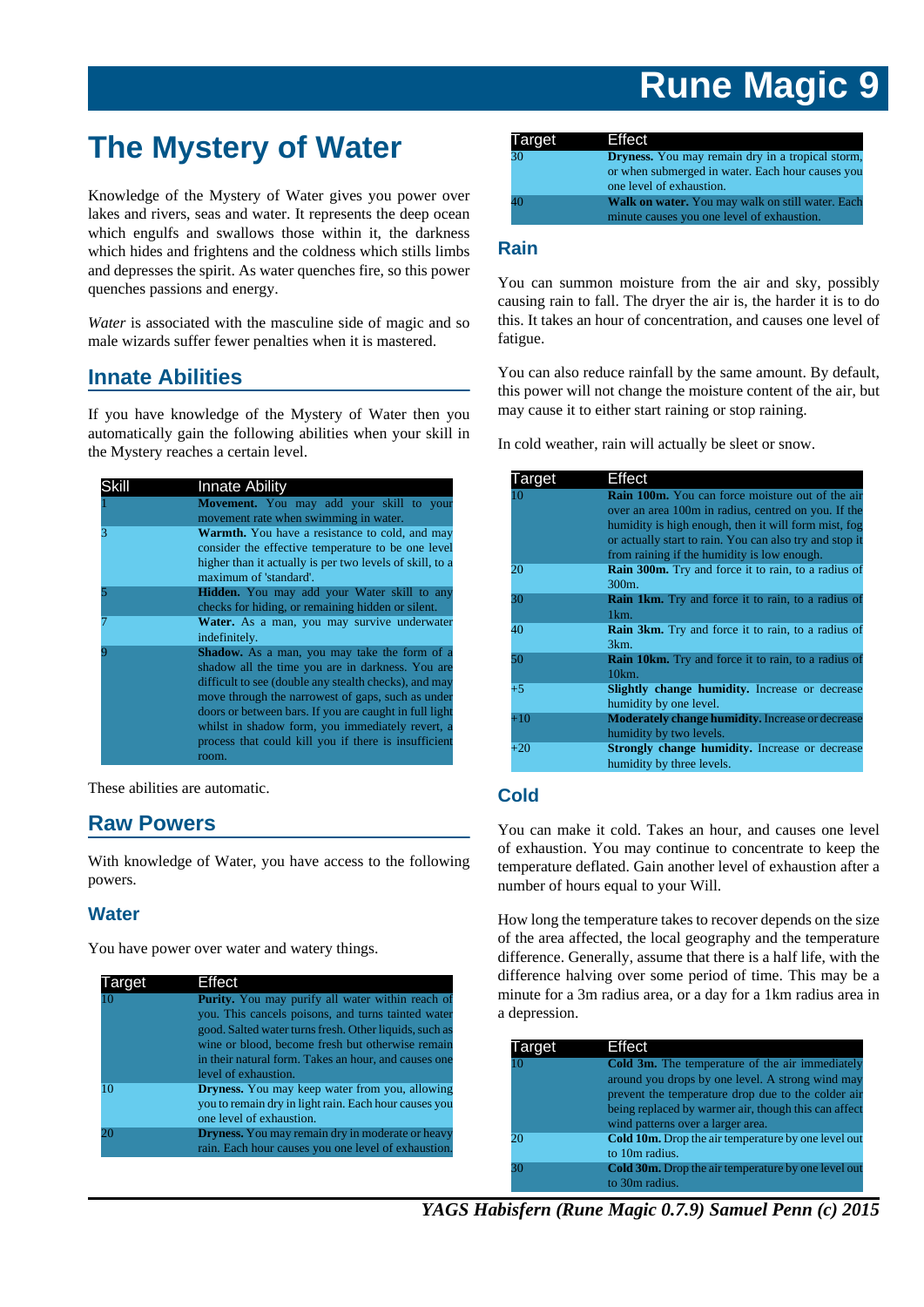| Target | Effect                                                  |
|--------|---------------------------------------------------------|
| 40     | <b>Cold 100m.</b> Drop the air temperature by one level |
|        | out to 100m radius.                                     |
| 50     | <b>Cold 300m.</b> Drop the air temperature by one level |
|        | out to 300m radius.                                     |
| 60     | <b>Cold 1km.</b> Drop the air temperature by one level  |
|        | out to 1000m radius.                                    |
| $+5$   | Make it colder. Increase the amount that the            |
|        | temperature drops by one further level.                 |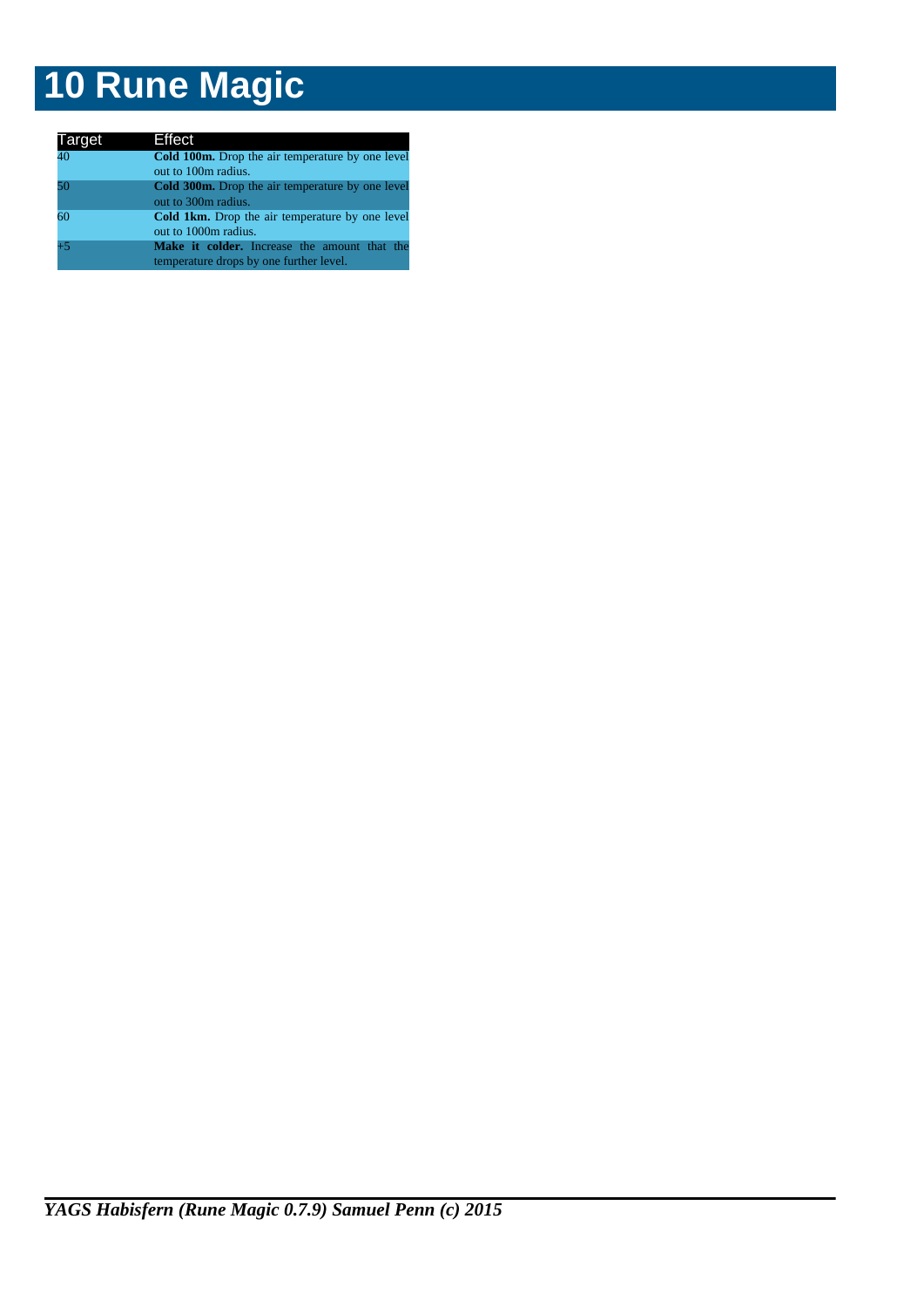## **The Mystery of Spirit**

The Mystery of *Spirit* gives the wizard control over the realm of spirits, souls and minds. It is the realm of seekers after knowledge, and the haunts of ghosts.

*Spirit* is linked to the female side of life, and women who master its secrets suffer fewer penalties than do men. *Spirit* is directly opposed to *Iron*, and indirectly opposed to *Fire* and *Earth*.

## **Innate Abilities**

If you have knowledge of the Mystery of Spirit then you automatically gain the following abilities when your skill in the Mystery reaches a certain level.

|   | <b>Innate Ability</b>                                   |
|---|---------------------------------------------------------|
|   | Empathy. You may add your Spirit skill to any           |
|   | Empathy based skill checks.                             |
| 3 | <b>Memory.</b> You may add your Spirit skill to any     |
|   | knowledge check, having an improved memory.             |
|   | Aura sense. By spending a round concentrating,          |
|   | you can view the auras of all those in sight, though    |
|   | you halve your skill check when doing this.             |
|   | <b>Blood dreams.</b> As a woman, you have a connection  |
|   | to other women in your family. You can sense the        |
|   | minds of your mother and all women descended            |
|   | from her. You know if they are alive or dead, and       |
|   | can visit their dreams.                                 |
|   | <b>Mind rape.</b> As a woman, you can enter the mind of |
|   | any man you have sex with, and read their deepest       |
|   | thoughts. You can continue to share their thoughts      |
|   | for a number of days equal to your skill.               |

These abilities are automatic.

## **Raw Powers**

## **Aura**

You may sense the aura of all those around you. All living things have a spirit, and all spirits have an aura. The aura is a reflection of the spirit's true nature, and it is difficult to mask.

By spending a round concentrating on an animal or person, you can see their aura. Normally, there is no resistance to this, and the base difficulty is 10. Under some circumstance, the target may get to resist with their *Will*, but this is exceptional.

You must be able to clearly see the target in order to view their aura, and they must be Near to you.

| Success       | Detail seen                                                                                                                                                                                                                                                    |
|---------------|----------------------------------------------------------------------------------------------------------------------------------------------------------------------------------------------------------------------------------------------------------------|
| Moderate (10) | Type. You can tell the type of spirit being examined,<br>and know whether it is a human, fey, beast or<br>undead. You can also tell the gender and general age<br>of the spirit, and if they have a strong emotion active<br>than this can also be determined. |
| Good (20)     | State. The general state of mind of the target, as<br>well as some of the strongest emotions that drive the<br>target, even if they aren't currently active.                                                                                                   |

| <b>Success</b> | Detail seen                                                                                                                                                                                                                                                   |
|----------------|---------------------------------------------------------------------------------------------------------------------------------------------------------------------------------------------------------------------------------------------------------------|
| Excellent (30) | Emotions. Visions of what the target's strongest<br>emotions represent. A person thinking about their<br>true love would present an image of their love. If the<br>target is not focused on any one thing, then glimpses<br>of what they can see may be seen. |
| Superb $(40)$  | History. Visions of important events in the life of<br>the target. Images of their parents or family, their<br>loves and hates.                                                                                                                               |

## **Warding**

You may create a circle of warding against spirits. You inscribe an area, and all the time you remain within the area pure spirits can not cross over the boundary unless they beat you with a contest of will. If they fail, then they gain a level of exhaustion. They may try again after a minute.

The radius of the warded area is normally limited to *Reach*. Warding an area out to *Near* reduces your effective Will by one. The warded area must be visible to you, and you must be awake for the ward to have an effect.

## **Necromancy**

You may summon, and communicate with, the spirits of the recently dead. The spirit must still be present, which normally means the body must be mostly intact and not decayed. Once a body has decayed, a spirit is free to move to the underworld. Generally, the dead are burnt within a couple of days of death, in order to free their spirit as soon as possible.

You gain a level of exhaustion summoning a dead spirit, and it is visible to all those nearby. It can communicate in any language that it knows, but is not compelled to answer questions.

The base difficulty to summon a spirit is 10. If the spirit does not wish to be summoned, then the difficulty is equal to the *Will* x 4 of the spirit.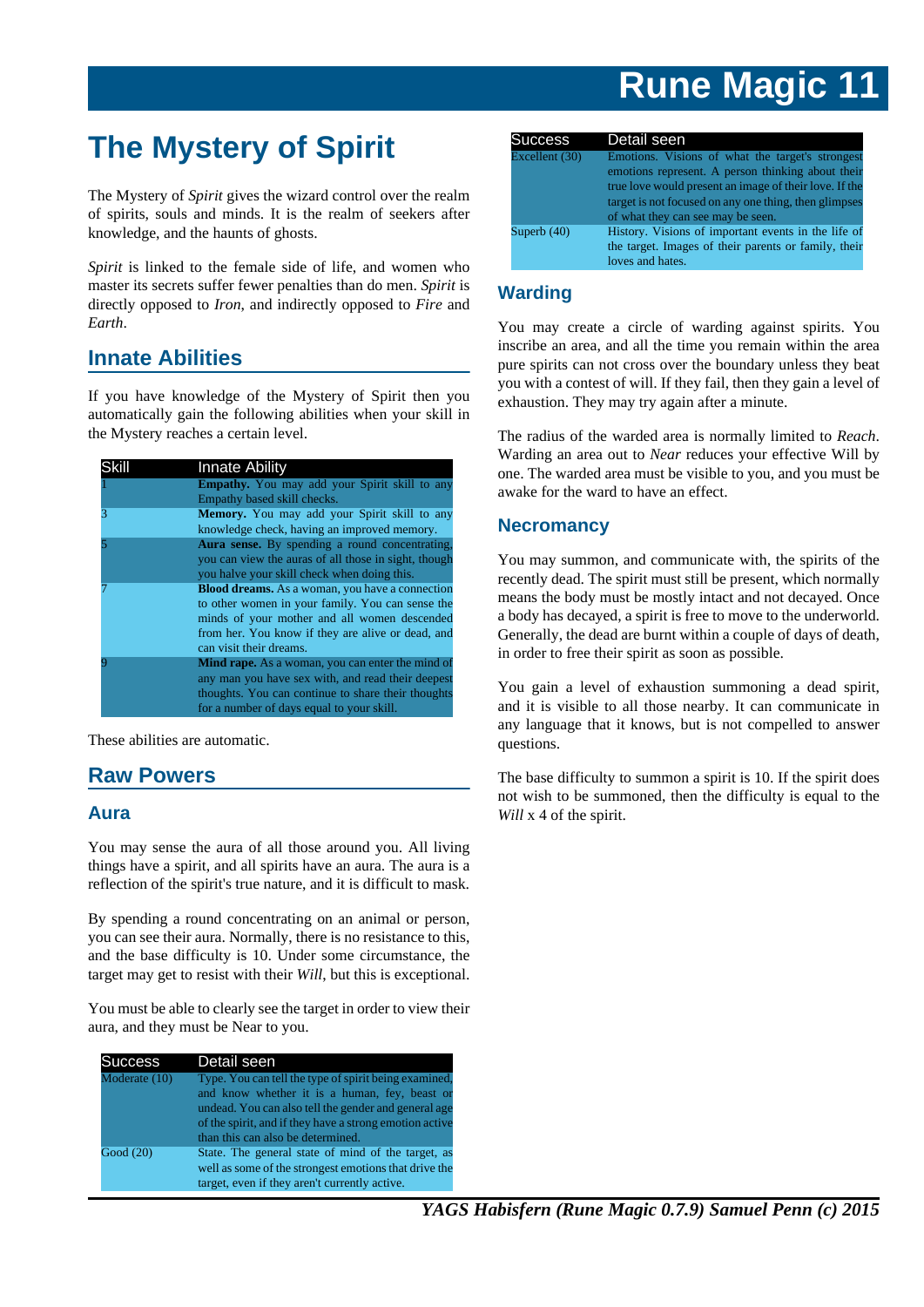## **The Mystery of Air**

Air is the realm of the sky and wind, it is the realm of the sun and therefore light. Being above the Earth, it is also considered sterile. Air also provides control over sight and images.

The mystery of Air is considered to be masculine. It is directly opposed to Earth, and is related to Spirit and Fire.

## **Innate Abilities**

If you have knowledge of the Mystery of Air then you automatically gain the following abilities when your skill in the Mystery reaches a certain level.

| Skill | <b>Innate Ability</b>                                                                                                                                                                                                                 |
|-------|---------------------------------------------------------------------------------------------------------------------------------------------------------------------------------------------------------------------------------------|
|       | <b>Sight.</b> You may add your Air skill to any sight based                                                                                                                                                                           |
|       | Perception skill checks.                                                                                                                                                                                                              |
|       | <b>Weather sense.</b> You may predict the weather with a<br>reasonable degree of accuracy for the next 48 hours.                                                                                                                      |
|       | <b>Flight.</b> You have greater freedom of movement<br>through the air, and can jump or fall your skill times<br>your normal distance.                                                                                                |
|       | <b>Weather monger.</b> As a man, you may shift the<br>weather slightly merely by your will. One element<br>of the weather may be changed by one level, and<br>it takes about an hour to take effect, covering<br>everything in sight. |
|       | <b>Image.</b> As a man, you can cause an illusion to cover<br>your appearance, changing your form. It is a visual<br>illusion only, but lasts as long as you want it to.                                                              |

These abilities are automatic.

## **Raw Powers**

## **Wind**

You can call up the wind and cause it to blow as you desire. It takes an hour to summon the wind, which can only be done whilst you stand under the open sky. It will cover a corridor that spans 100m to either side of you, start about 100m behind you and stretches for a kilometre ahead of you.

You can increase the area covered, or reduce the time to summon the wind, by increasing the target difficulty. It costs a level of exhaustion to summon the wind like this, but you can keep it up for a number of hours equal to your *Will* without further fatigue cost.

| Target | <b>Wind Strength</b>                                                                                                                                                                      |
|--------|-------------------------------------------------------------------------------------------------------------------------------------------------------------------------------------------|
| 10     | Gentle Breeze. You can summon a gentle breeze.<br>Leaves and small twigs constantly moving, light<br>flags extended.                                                                      |
| 20     | Strong Breeze. You can summon a strong breeze.<br>Large branches in motion, white foam crests on the<br>sea are frequent. Light barrels tip over, difficult to<br>hold a banner.          |
| 30     | Gale. You can summon a gale. Twigs broken<br>from trees, progress on foot is seriously impeded.<br>Considerable airborne spray on the sea, moderately<br>high waves with breaking crests. |

| Target | Wind Strength                                                                                                                                                                                                                  |
|--------|--------------------------------------------------------------------------------------------------------------------------------------------------------------------------------------------------------------------------------|
| 40     | Storm. You can summon a storm. Trees can be<br>uprooted. Very high waves on the sea, spray reduces<br>visibility.                                                                                                              |
| 50     | Hurricane. You can summon a hurricane. Severe<br>widespread damage to vegetation and structures.<br>Debris and unsecured objects are hurled about.<br>Huge waves on the sea, which is completely white<br>with foam and spray. |
| $+5$   | Halve time. Halve the time it takes for the wind to<br>reach full strength. You can take this multiple times.                                                                                                                  |
| $+5$   | Double distance. You can increase the distance the<br>wind carries for. You can take this multiple times,<br>increasing the multiple $(x2, x3, x4)$ each time.                                                                 |
| $+5$   | Double width. You can increase the width of the<br>corridor affected. You can take this multiple times,<br>increasing the multiple $(x2, x3, x4)$ each time.                                                                   |

The wind blows in the direction you face. Changing direction after summoning the wind is hard, and costs a level of exhaustion and takes five minutes.

If there is already a wind blowing, the two winds will merge, though the result will never be stronger than the strongest original wind. Instead, you can change the direction of a wind, or cancel it.

## **Light**

You can create a glowing light that fills the air around you. At its most basic, it is an aura that surrounds your body, giving off a soft glow that makes you highly visible, and allows you to see the shapes of things in your hands.

You can extend the range of the effect, so that the air itself glows, illuminating the whole area. Since it affects the air around you, even the interior of containers is lit up by the effect.

| Target | Effect                                                                                                       |
|--------|--------------------------------------------------------------------------------------------------------------|
| 10     | Soft glow. You can create a soft glow, that allows                                                           |
|        | you to see the shape of things.                                                                              |
| 20     | Soft light. You create a light that is bright enough                                                         |
|        | to read by, but soft enough such that it does not hurt                                                       |
|        | your eyes.                                                                                                   |
| 30     | Bright light. You can fill the area with daylight.                                                           |
| 40     | Harsh light. The area is filled with a harsh light that                                                      |
|        | can make it difficult to see.                                                                                |
| 50     | Blinding light. The light is so bright that it is                                                            |
|        | impossible to see unless your eyes are protected.                                                            |
| $+5$   | Radius. You can increase the radius of the region<br>affected by $1m$ for each $+5$ added to the difficulty. |

## **Air Runes**

**Breeze, Level 1**

**Time:** Action **Range:** Short (25m)

**Duration:** Concentration **Resist:** Strength

You invoke a breeze that blows away from you in a direct line. The channel is 3 metres wide and as tall as you are, lasting as long as you concentrate. The breeze is strong enough to blow back smoke, or raise a cloud of dust.

*YAGS Habisfern (Rune Magic 0.7.9) Samuel Penn (c) 2015*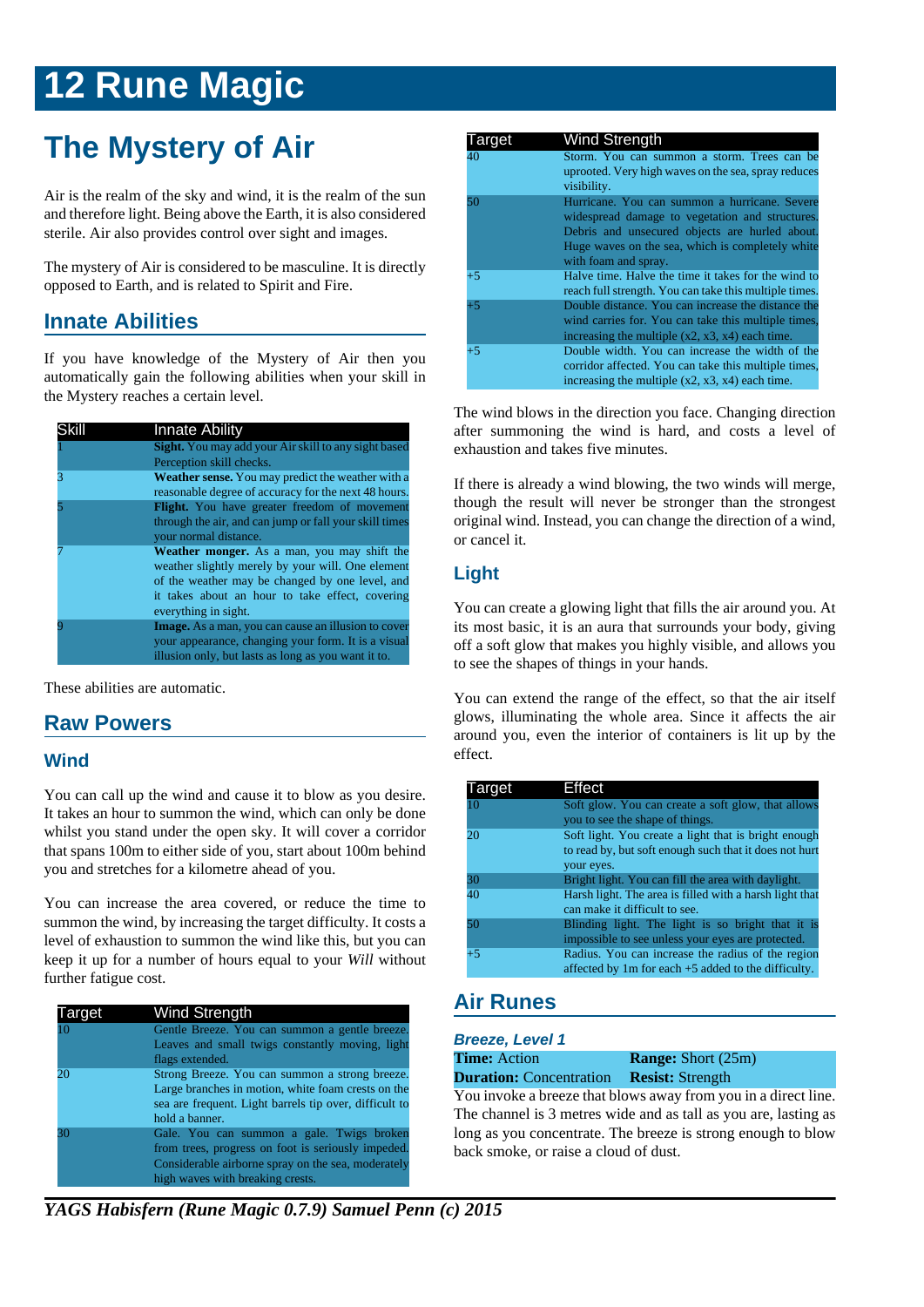#### *Boost (Good):*

The breeze becomes a strong wind, and requires a Strength check with a target of 15 to move against it.

#### **Glow, Level 1**

| <b>Time:</b> Action            | <b>Range:</b> Touch |
|--------------------------------|---------------------|
| <b>Duration:</b> Concentration | <b>Resist:</b>      |
| <b>Radius:</b> Tiny $(1m)$     |                     |

You place a soft glow on a single object no larger than yourself. The glow is steady and pure white, and illuminates an area out to the radius of the effect to that of an overcast day (bright enough to see clearly by, but not blinding).

### *Boost (Good):*

You can boost the duration to be *Day*.

#### **Fog Shroud, Level 3**

**Time:** Round **Range:** Self **Duration:** Concentration **Resist: Radius:** Large (25m) **Prerequisites:** Breeze

Summons a thick mist that covers the region around you, and follows you as you move. Anything beyond 10m is obscured completely.

### *Boost (Good):*

The thickness of the fog is increased, and vision beyond 5m is completely obscured.

#### *Boost (Excellent):*

The thickness of the fog is increased, and vision beyond 2m is completely obscured.

#### **Know Weather, Level 3**

**Time:** Round **Range:** Sight **Duration:** Momentary **Resist: Prerequisites:** Breeze

You can predict what the weather will be over the course of the next day (until the next sunrise or sunset, whichever is furthest away), for the area which you can see. You know to within an hour when weather effects will begin or end.

#### *Boost (Good):*

You can predict the weather over the course of the next three days, or your accuracy increases to within 15 minutes.

#### **Scent, Level 3**

| <b>Time:</b> Action            | <b>Range:</b> $-1/m$ |
|--------------------------------|----------------------|
| <b>Duration:</b> Concentration | <b>Resist:</b>       |
| <b>Prerequisites: Breeze</b>   |                      |
|                                |                      |

Places a scent on an object, or masks an existing scent.

#### **Change Weather, Level 5**

| <b>Time:</b> Minute            |      | <b>Range:</b> Sight |
|--------------------------------|------|---------------------|
| <b>Duration:</b> Concentration |      | <b>Resist:</b>      |
| <b>Prerequisites:</b>          | Know |                     |
| Weather                        |      |                     |

By invoking this *rune* you can alter the weather around you. You must have a clear view of the sky for this *rune* to have any effect.

#### *Boost:*

You can boost this *rune* to increase an effect by another two levels. You can split this effect between two or more elements of the weather if you desire.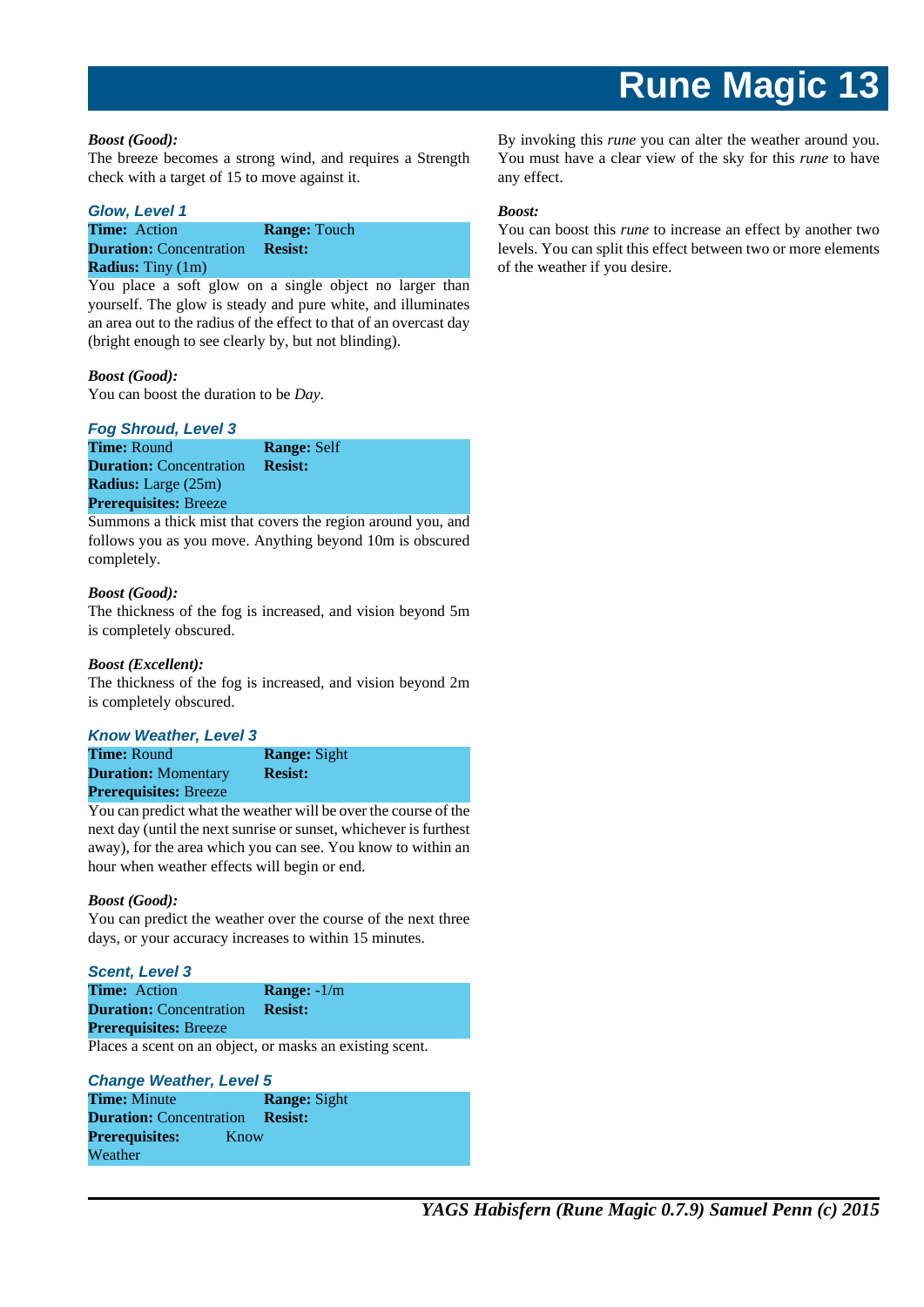## **Fire**

*Fire* represents heat, flames, mobility and passion. Though the actual creation of fire is hard, wizards can control existing fires, as well as imbue heat and passion in another.

The mystery of Fire is considered to be female. It is directly opposed to Water, and is related to Air and Iron.

## **Innate Abilities**

If you have knowledge of the Mystery of Fire then you automatically gain the following abilities when your skill in the Mystery reaches a certain level.

| Skill | <b>Innate Ability</b>                                                                                                                                                                                                                                                                              |
|-------|----------------------------------------------------------------------------------------------------------------------------------------------------------------------------------------------------------------------------------------------------------------------------------------------------|
|       | Creature of Warmth. You may ignore up to one<br>level of hot temperature for each point of Fire skill<br>that you have. You also gain a soak bonus equal to<br>the same against fire or heat based damage.                                                                                         |
| 3     | <b>Mobility.</b> Your affinity with Fire grants you speed<br>and reactions beyond that of a normal person. You<br>may add your Fire skill to your total move when<br>running or sprinting, and also gain it as an initiative<br>bonus.                                                             |
|       | <b>Create of Fire.</b> You may see things by their<br>warmth, even in complete darkness. You also gain<br>a resistance to fire adding three times your skill to<br>resist fire damage. This affects only you, not any of<br>your possessions. You still suffer from the effects<br>of smoke.       |
|       | <b>Body of Fire.</b> As a woman, you gain incredible<br>resistance to fire and heat. You have a bonus to<br>your soak equal to ten times your skill. You can<br>breathe in fire and smoke as if it were fresh air. Your<br>resistance does not extend to clothing, armour or<br>other possessions. |
|       | <b>Body of Smoke.</b> As a woman, you can make your<br>body as light as smoke when in the presence of a<br>fire. This allows you to float on air all the time that<br>the smoke is beneath you.                                                                                                    |

These abilities are automatic.

## **Raw Powers**

## **Look into the Fire**

You may use a fire to spy upon things that happen around it. Any open flame that you can see within your line of sight, you may look out of as if you were sitting within it. A camp fire many leagues distant (and visible as a speck of light) can be used to see those camped around it.

The quality of the visions depend on the size of the flames, and your distance from them. At a base, it is assumed that the fire is the size of a camp fire, and that it is within 100m.

This ability only extends to vision - you may not hear things through the ability. However, you don't need an absolutely clear line of sight - being able to see some of the flames through bushes, or a crack in a wall, is enough.

| <b>Success</b> | Vision quality                                                                                                                                                                                     |
|----------------|----------------------------------------------------------------------------------------------------------------------------------------------------------------------------------------------------|
| 10             | Poor quality. Your vision through the fire is poor,<br>and you can not make out much more than shadowy<br>shapes within a few metres of the flames.                                                |
| 20             | Medium quality. Your vision is reasonable, and you<br>can make out enough detail to recognise individual<br>people. However, what you see is slightly blurry and<br>unstable.                      |
| 30             | High quality. Your vision is as clear as if you were<br>there yourself.                                                                                                                            |
| 40             | Sounds. As well as having clear vision, you can<br>begin to make out sounds. You can hear speech, but<br>cannot recognise words.                                                                   |
| 50             | Speech. Your ability to hear sound allows you to<br>understand speech close to the fire, as if you were<br>located in the fire.                                                                    |
| +5             | x3 distance. You can see from fires up to triple the<br>normal distance away. This takes the range to 300m,<br>or can be combined with the x10 distance multiplier.                                |
| $+10$          | x10 distance. You can see from fires up to ten<br>times the normal distance away. This takes the range<br>to 1km, but you can take this multiple times (and<br>combine it with the x3 multiplier). |

## **Controlling Flames**

You may control a fire that is close by, causing it to burn more intensely or to die down. You may also cause it to explode outwards. It is assumed that the fire is near to you (15m), and the size of a small bonfire.

| Success | Effect                                                                                                                                                                                                |
|---------|-------------------------------------------------------------------------------------------------------------------------------------------------------------------------------------------------------|
| 10      | Feed the flames. You can cause a fire to burn more<br>intensely. Half the time it lasts, but increase the heat<br>(damage) by $50\%$ .                                                                |
| 10      | Quell the flames. You can cause a fire to die down,<br>reducing in size by one level. Each extra level of<br>success reduces by a further level each round. You<br>may extinguish a fire in this way. |

## **Runes of Fire**

The following Runes are available to you if you have studied the Mystery of Fire.

The domain of fire includes all that is hot and combustible. It represents speed, energy and vitality as well as the burning flames of fire. It can inflame passions and cause fevers.

Those who know Fire get to add their Fire score to any resistances against heat or flame, including for soak and the effect level of spells.

#### **Alertness, Level 1**

| <b>Time:</b> Action   | <b>Range: Self</b> |
|-----------------------|--------------------|
| <b>Duration:</b> Will | <b>Resist:</b>     |

An increase to your senses and reflexes gives you a bonus to your *Initiative* and *Awareness* of +3.

## *Boost (Good)*

The bonus is increased to  $+6$ .

**Ignite, Level 1 Time:** Action **Range:** Touch

*YAGS Habisfern (Rune Magic 0.7.9) Samuel Penn (c) 2015*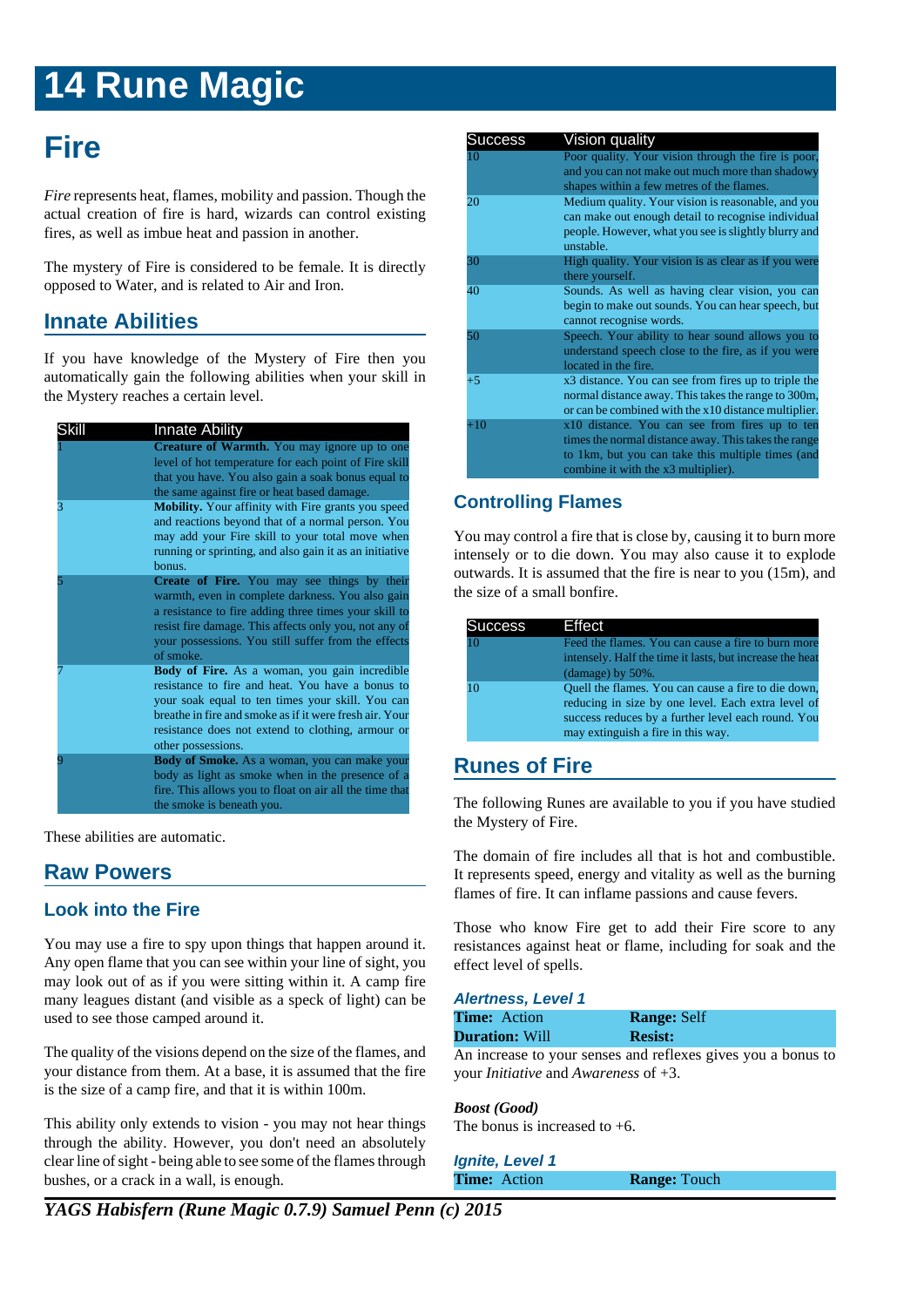#### **Duration:** Momentary **Resist:**

You create a brief spark that can ignite whatever you touch. Materials which are highly flammable, such as oil, tinder or dry paper will immediately burst into flame. If the target is larger than the size affected, then only a portion of the target will immediately ignite. In the case of highly flammable materials, the fire will very quickly spread to the rest of the target though.

Moderately flammable material such as dry wood or cloth will ignite on a 10+ on a d20 roll. Poorly flammable material will ignite on a 20+.

#### *Boost (Good)*

The sparks are larger and more intense, capable of setting fire to moderately flammable materials such as dry wood or cloth. Poorly flammable material will ignite on a 10+.

#### **Control Fire, Level 3**

**Time:** Action **Range:** Reach (3m) **Duration:** Minutes **Resist: Prerequisites:** Ignite

Causes an existing fire to take on a specific shape, or change a property. Heat, light and rate of burning can each be halved or doubled for each level of success. One level will change the shape of the fire to a slight degree, two levels will form a recognisable but unnatural shape (such as a face). More success allow greater amount of detail.

#### **Quicken, Level 3**

**Time:** Action **Range:** Self **Duration:** Will **Resist:** 

## **Prerequisites:** Alertness

Your base movement speed is increased by  $+3$ . This affects your speed in both combat, running and over long distances as long as you maintain the invocation.

#### *Boost (Good)*

Your bonus to movement is increased to  $+6$ .

#### **Warm, Level 3**

**Time:** Action **Range:** Self **Duration:** Will **Resist: Radius:** Small (3m) **Prerequisites:** Ignite

Gently warms a spherical volume of air around you. The radius of the volume can be boosted as necessary to increase the size of effect. By default, the temperature is increased by one level (see the *Environment* article on temperature).

If there is a wind, then warmed air will be continually carried away and replaced by colder air. Even in still air, warmer air will rise.

#### *Boost (Good)*

The temperature can be increased by up to three levels.

**Fire Sight, Level 5**

## **Time:** Action **Range:** Self **Duration:** Will **Resist:**

**Prerequisites:** Alertness

When you invoke this rune, your vision is changed so that you can see things according to the heat that they give off. This replaces your normal sight, so you lose the ability to see colour, texture and details such as writing. However, at night or in darkness your vision may be greatly improved.

#### *Boost (Good)*

Your vision becomes a combination of both normal sight and your ability to see the temperature of things. You can operate normally in daylight, but are are able to see things by their warmth alone.

#### **Flame, Level 5**

**Time:** Action **Range:** Self **Duration: Rounds <b>Resist: Soak Prerequisites:** Control Fire

When you invoke this rune, a free burning flame is created in your hand. It does no damage to you, but it can be used to ignite material, strike at someone to cause damage, or even thrown. The flame does +15 fire damage to anyone that it hits.

You can throw the flame, or strike at someone with it, as soon as it is invoked. You don't have to maintain concentration in the round that you do this, but the invocation is immediately cancelled as soon as the attack is resolved. This means that you don't suffer the usual penalties for maintaining concentration when you attack.

#### *Boost (Good)*

The flame does +20 fire damage.

#### *Boost (Excellent)*

The flame does +25 fire damage.

#### **Haste, Level 5**

| <b>Time:</b> Action           | <b>Range: Self</b> |
|-------------------------------|--------------------|
| <b>Duration: Will</b>         | <b>Resist:</b>     |
| <b>Prerequisites: Quicken</b> |                    |

When you invoke this rune upon yourself, your give yourself a bonus of +1 to both *Agility* and *Dexterity* for as long as you maintain it.

#### *Boost (Good)*

The *Agility* and *Dexterity* bonus is increased to be +2.

#### *Boost (Excellent)*

The *Agility* and *Dexterity* bonus is increased to be +3.

| <b>Heat, Level 5</b>       |                          |
|----------------------------|--------------------------|
| <b>Time:</b> Action        | <b>Range:</b> Reach (3m) |
| <b>Duration:</b> Minutes   | <b>Resist:</b>           |
| <b>Prerequisites:</b> Warm |                          |

You can heat an object to above normal temperature so that it is uncomfortably warm to the touch. A metal item requires a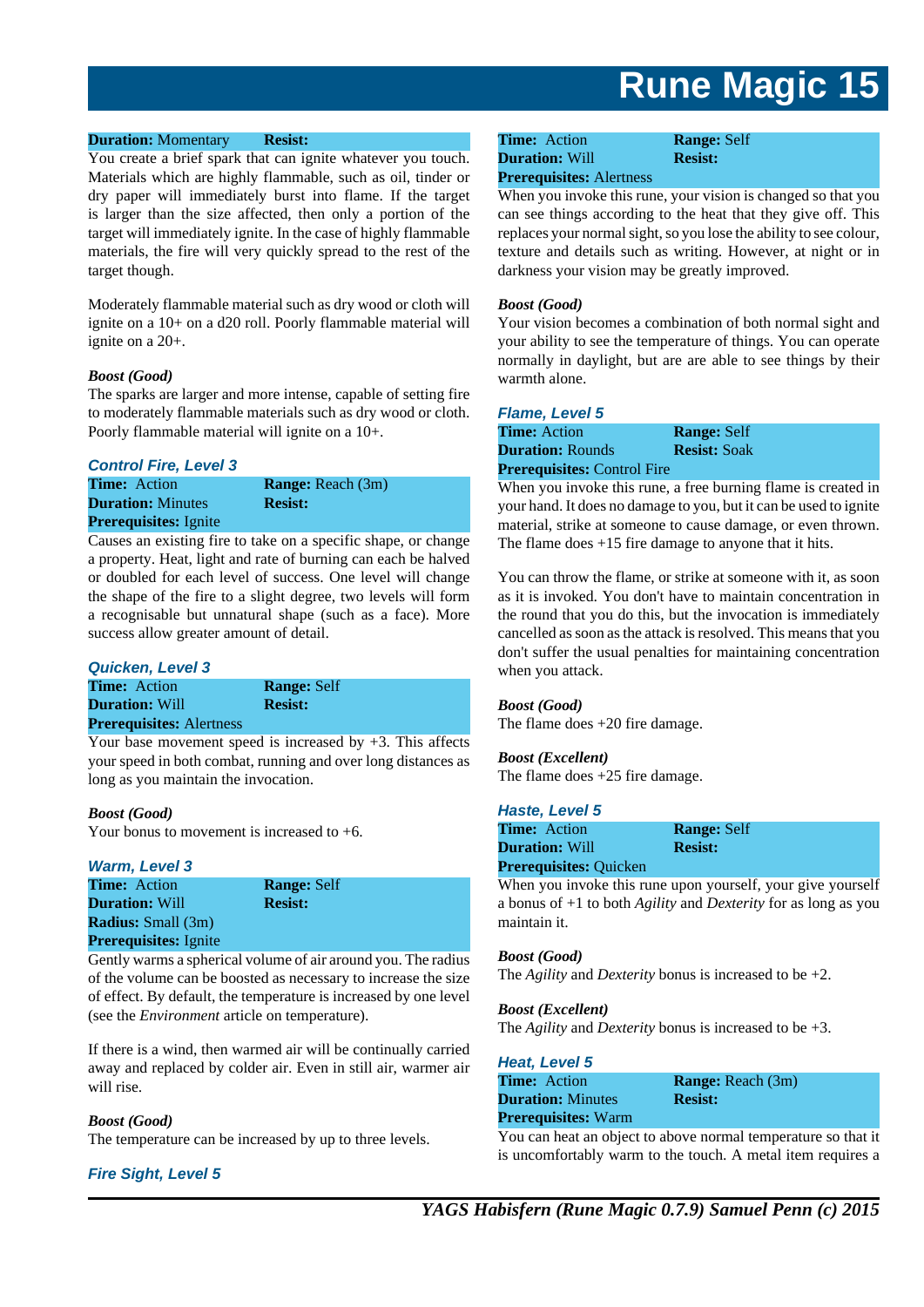*Health* check of 20+ to keep hold of. Metal armour requires a *Health* check of 25 to be able to act that round.

If used on a living creature, then this can actually keep them warm. Any creature not larger than the size affected can be warmed as if the temperature were three levels warmer. Each extra size category increases their temperature by another three levels.

It will cause snow and ice to melt within a minute, and provide a warm bath in a couple of minutes more.

### *Boost (Good)*

You can heat the object to the point where it burns anyone who touches it. Metal weapons will be dropped, and armour will cause damage. Armour causes a *wound* each minute it is worn, metal items require a *Health* check of 30+ each round to be kept hold of.

A living creature is warmed, but also receives a *Fatigue* each minute.

### *Boost (Excellent)*

A living creature will receive a *Wound* each minute.

### **Resist Fire, Level 5**

**Time:** Action **Range:** Reach (3m) **Duration:** Will **Resist: Prerequisites:** Control Fire

Increases the soak of the targets versus fire and heat by  $+5$ . Range is to the furthest target to be protected at time of casting. Also reduces the effect of any fire spells that work according to the level of effect, such as *Heat* or *Ignite*.

*Boost (Good)* The protection is +10.

*Boost (Excellent)*

The protection is +20.

#### **Smoke, Level 5**

**Time:** Action **Range:** Self **Duration:** Minutes **Resist: Radius:** Medium (10m) **Prerequisites:** Control Fire

Cause a fire to give off thick smoke which fills an area choking and obscuring anyone caught within. Vision is obscured and fatigue is gained for each level of success beyond moderate.

Vision is limited to 10m, and the density of the smoke may cause some coughing and irritated eyes.

## *Boost (Good)*

Vision is limited to 5m, and anyone in the area other than yourself gains a level of fatigue each minute.

## *Boost (Excellent)*

Vision is limited to 2m, and anyone in the area other than yourself gains a level of fatigue each round.

### **Burning Wind, Level 7**

| <b>Time: Round</b>         | <b>Range:</b> Short (25m) |
|----------------------------|---------------------------|
| <b>Duration: Rounds</b>    | <b>Resist:</b>            |
| <b>Prerequisites: Heat</b> |                           |

Creates an intensely hot wind which blows from the caster in the specified direction, in a 30 degree arc. The range can be doubled by halving the angle. Any within the blast of air suffers +20 burning damage.

*Boost (Good)* The damage is +25.

*Boost (Excellent)* The damage is +30.

## **Fire Cloud, Level 7**

| <b>Time:</b> Action         | <b>Range:</b> Short (25m) |
|-----------------------------|---------------------------|
| <b>Duration: Rounds</b>     | <b>Resist:</b>            |
| <b>Radius:</b> Small (3m)   |                           |
| <b>Prerequisites:</b> Smoke |                           |
|                             |                           |

Cause a fire to give off a thick cloud of smoke which burns everything it comes into contact with. Anyone within it takes a level of fatigue each round, and suffers +5 fire damage.

## *Boost (Good)*

Everyone within takes +10 fire damage.

## *Boost (Excellent)*

Everyone within takes +15 fire damage.

## **Ring of Fire, Level 7**

| <b>Time:</b> Action         | <b>Range: Self</b>                                                                                                                                                                                                                  |
|-----------------------------|-------------------------------------------------------------------------------------------------------------------------------------------------------------------------------------------------------------------------------------|
| <b>Duration:</b> Minutes    | <b>Resist:</b> Soak                                                                                                                                                                                                                 |
| <b>Radius:</b> Small (3m)   |                                                                                                                                                                                                                                     |
| <b>Prerequisites:</b> Flame |                                                                                                                                                                                                                                     |
|                             | <b>WILL CONTROLLED TO ALL CONTROLLED AT A CONTROLLED AT A CONTROLLED AT A CONTROLLED AT A CONTROLLED AT A CONTROLLED AT A CONTROLLED AT A CONTROLLED AT A CONTROLLED AT A CONTROLLED AT A CONTROLLED AT A CONTROLLED AT A CONTR</b> |

When invoked, this ring creates a ring of fire that surrounds you out to the radius of the invocation. Anyone who comes through the ring takes fire damage of  $+15$ . The flames are as tall as you are, but you are unaffected by the heat from them.

#### *Boost (Good)*

The height of the flames can be varied from one metre in height up to three times your height.

#### *Boost (Excellent)*

The ground between you and the perimeter of the ring can be engulfed in fire as well, automatically damaging anyone who is within the ring each round.

## **Visions from Flame, Level 7**

| <b>Time:</b> Action              | <b>Range:</b> Long $(250m)$ |
|----------------------------------|-----------------------------|
| <b>Duration:</b> Minutes         | <b>Resist:</b>              |
| <b>Prerequisites:</b> Fire Sight |                             |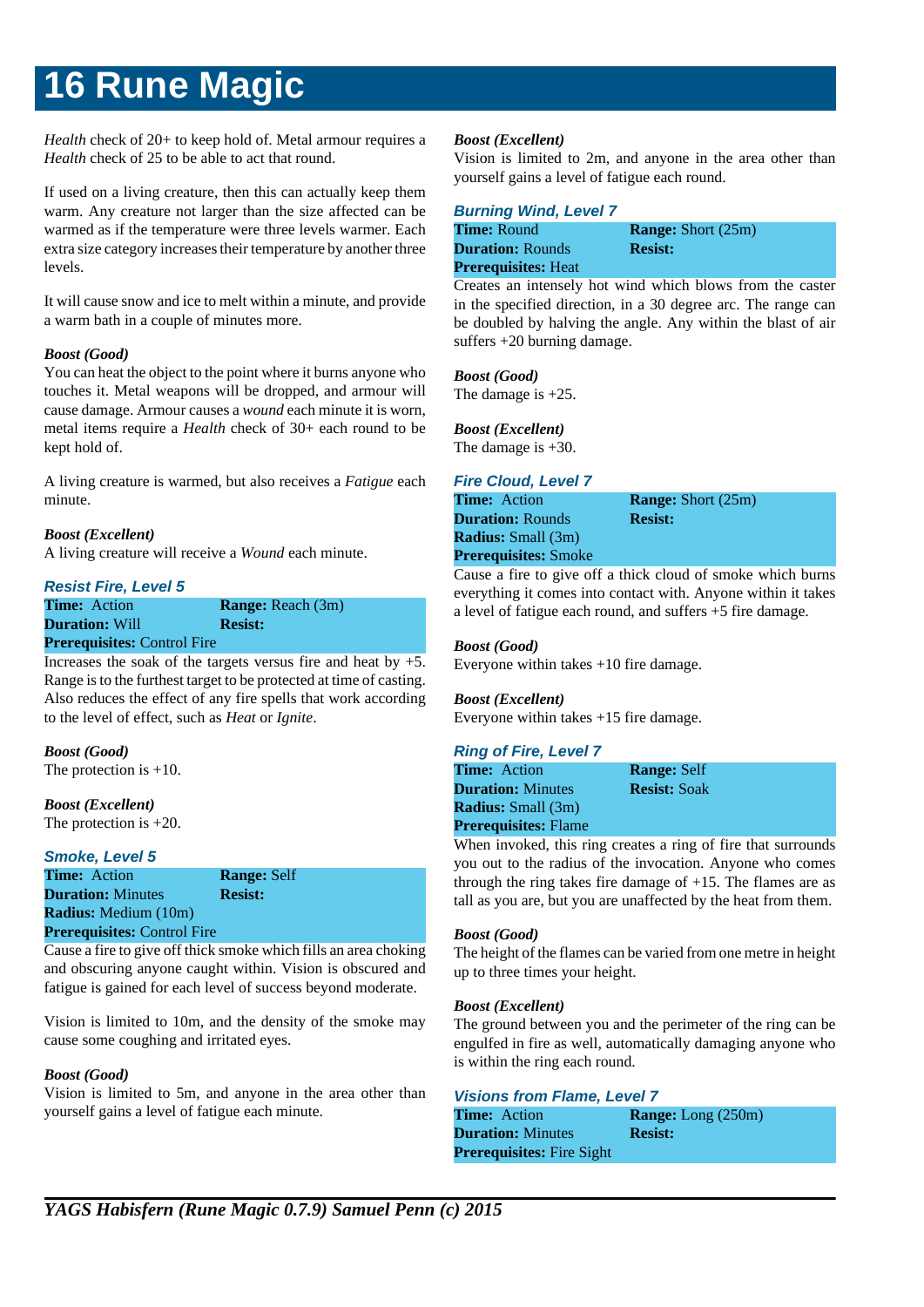If you can see a fire in your line of sight which is in range of this invocation, then you can 'see' what that fire sees. How far you can see from the fire is dependent on how far the light of the fire extends.

At night, if you can see a campfire, then you will be able to see people within the light of the campfire as if they were sitting next to you. The quality of the vision is indistinct - enough to recognise faces, but not good enough to read lips or writing.

### *Boost (Good)*

You can hear sound that is spoken within range of the fire. The sound will be muffled, so whispered voices will not be heard, but normal speech will be clear to you.

#### *Boost (Excellent)*

You can boost the quality of the scrying so that you can either hear whispered speech or see details such as writing.

#### **Engulf, Level 9**

**Time:** Action **Range:** Touch **Duration:** Minutes **Resist:** Soak **Prerequisites:** Ring of Fire

temperature up by five levels.

When this rune is invoked, you are engulfed in fire. The flames surround you in a burning aura, but do not harm your body, though your clothes and anything you carry will burn if they are flammable. If you touch anything, it acts as *Ignite*. The flames also keep you warm, optionally bringing the effective

You can affect others with this rune, and they become *engulfed* in flames as you are. They are not harmed, though cannot end it until you decide to end it for everyone.

Anyone who strikes at you in melee combat will receive +15 fire damage. You may strike at someone with the flames, doing +20 fire damage to them in an attack, with an attack and defence bonus equal to your *Fire* score. Others may also attack in the same way, though they get no bonus on their attack or defence.

#### *Boost (Good)*

Others affected by this rune also gain your *Fire* score as a bonus when they attack or defend.

#### *Boost (Excellent)*

When used to strike at enemies, the fires do  $+25$  damage instead. If you strike with a melee weapon instead, you do an extra +5 fire damage on top of the weapon's normal damage.

## **Wither, Level 9**

| <b>Time:</b> Action         | <b>Range: Self</b> |
|-----------------------------|--------------------|
| <b>Duration:</b> Momentary  | <b>Resist:</b>     |
| <b>Radius:</b> Medium (10m) |                    |
| <b>Prerequisites:</b>       | Burning            |
| Wind                        |                    |

Destroys all plant life in a large area. Grass will die first, followed by flowers, bushes and trees depending on the level of success. Plant life withers and dies as if suffering from severe drought.

All grass, flowers and shrubs will shrivel up and die within a few rounds of the invocation of this rune.

| <b>Success</b> | Effect                                               |
|----------------|------------------------------------------------------|
| Moderate       | All grass shrivels and dies within a minute.         |
| Good           | Grass shrivels and dies in a few rounds, flowers and |
|                | shrubs die in a minute.                              |
| Excellent      | Grass dies immediately, flowers and shrubs in a few  |
|                | rounds and bushes in a minute.                       |
| Superb         | Grass, flowers and shrubs die immediately, bushes    |
|                | take a few rounds and small trees about a minute.    |
| Fantastic      | Anything smaller than a small tree dies              |
|                | immediately, small trees take a few rounds and       |
|                | larger trees about a minute.                         |
| Amazing        | Large trees take a few rounds to die and collapse,   |
|                | anything smaller shrivels within a round.            |

#### **Summer, Level 12**

| <b>Time:</b> Action          | <b>Range: Self</b> |
|------------------------------|--------------------|
| <b>Duration: Day</b>         | <b>Resist:</b>     |
| <b>Radius:</b> Large (25m)   |                    |
| <b>Prerequisites:</b> Wither |                    |

As per *Warm*, but effects a much larger area. The region affected is static even if the caster moves, and lasts until the next sunrise or sunset. It is often used to protect crops, or a village, from cold weather.

The temperature is increased by up to five levels.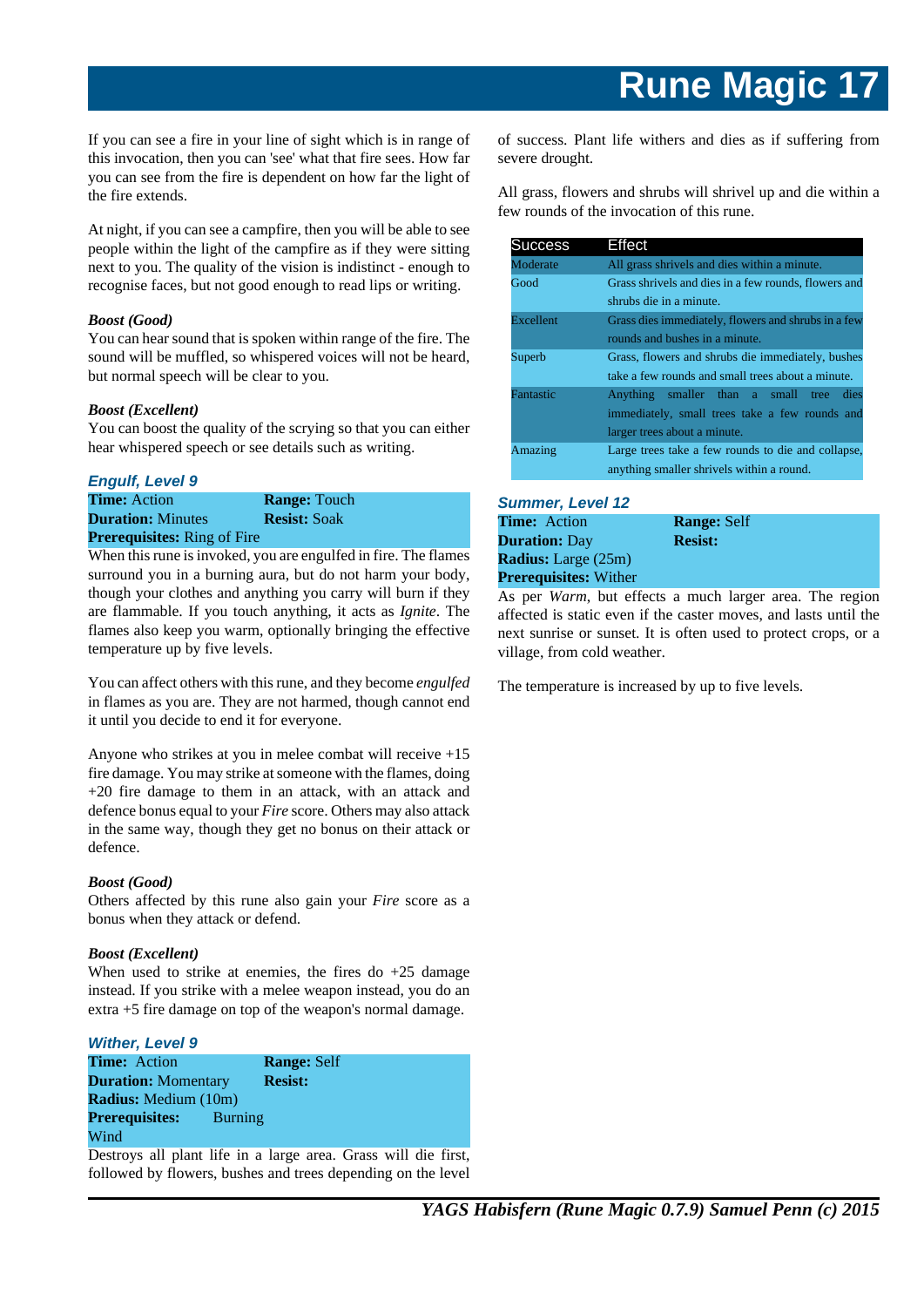## **Iron**

*Iron* is the realm of metal and rock. It is solid and unmoving. With it, you can summon the strongest of elementals, or make yourself or others as tough as stone.

The mystery of Iron is considered to be male. It is directly opposed to Spirit, and is related to Fire and Earth.

## **Innate Abilities**

If you have knowledge of the Mystery of Iron then you automatically gain the following abilities when your skill in the Mystery reaches a certain level.

| Skill | <b>Innate Ability</b>                                       |  |  |
|-------|-------------------------------------------------------------|--|--|
|       | <b>Health.</b> You are resistant to all Health checks equal |  |  |
|       | to your Iron skill. This includes rolls to resist poison,   |  |  |
|       | disease and death.                                          |  |  |
| 3     | <b>Strength.</b> Your close relationship with stone and     |  |  |
|       | metal gives you strength. You gain a bonus to               |  |  |
|       | strength related rolls (though not damage rolls)            |  |  |
|       | equal to your Iron skill.                                   |  |  |
|       | Hardiness. Your affinity with Iron hardens you              |  |  |
|       | against attacks, and you gain a permanent bonus to          |  |  |
|       | your soak equal to your Iron skill.                         |  |  |
|       | <b>Hold.</b> As a man, you may hold firm like a mountain.   |  |  |
|       | At will, you may fasten yourself to the ground,             |  |  |
|       | increasing your Strength ten fold when resisting            |  |  |
|       | attempts to move you. You can grasp up to two               |  |  |
|       | people when doing this, and your Strength is                |  |  |
|       | similarly increased for purposes of holding them            |  |  |
|       | still.                                                      |  |  |
|       | Body of Iron. As a man, you may take on the                 |  |  |
|       | characteristics of iron in order to harden yourself         |  |  |
|       | against damage. Your Agility and Dexterity drop to          |  |  |
|       | 1, but your bonus to soak increases to five times your      |  |  |
|       | skill. It takes one round to make the change to your        |  |  |
|       | Iron form, but a minute to change back.                     |  |  |

These abilities are automatic.

## **Raw Powers**

#### **Break Stone**

By touching stone or rock you can cause it to fracture and break, eventually crumbling to dust.

## **Runes of Iron**

The following Runes are available to you if you have studied the Mystery of Iron.

Cantrips of *Iron* focus on making things stronger, more stable and less likely to change.

| <b>Harden, Level 1</b> |  |  |                                                      |  |  |  |  |  |
|------------------------|--|--|------------------------------------------------------|--|--|--|--|--|
| <b>Time:</b> Action    |  |  | <b>Range: Touch</b>                                  |  |  |  |  |  |
| <b>Duration: Will</b>  |  |  | <b>Resist:</b>                                       |  |  |  |  |  |
|                        |  |  | You lay an enchantment upon an inanimate object that |  |  |  |  |  |

increases its resistance to damage, given it a +5 bonus to soak.

*YAGS Habisfern (Rune Magic 0.7.9) Samuel Penn (c) 2015*

The item will become less flexible and more brittle in the process.

#### *Boost (Good)*

The soak bonus is increased to  $+10$ .

| <b>Sharpen, Level 3</b> |                     |  |
|-------------------------|---------------------|--|
| <b>Time:</b> Action     | <b>Range: Touch</b> |  |
| <b>Duration: Rounds</b> | <b>Resist:</b>      |  |
|                         |                     |  |

You lay an enchantment upon a single weapon that you touch, increasing its sharpness. This will affect only edged or piercing weapons. The damage of the weapon is increased by +2.

#### *Boost (Good)*

The damage of the weapon is increased by +4.

#### **Toughness, Level 3**

| <b>Time:</b> Action     | <b>Range:</b> Touch |
|-------------------------|---------------------|
| <b>Duration: Rounds</b> | <b>Resist:</b>      |

You lay an enchantment upon a creature, protecting them from harm. They gain a +3 bonus to their soak score whilst under the effects of the rune.

#### *Boost (Good)*

The soak bonus is increased to  $+6$ .

#### **Strength, Level 5**

| <b>Time:</b> Action      | <b>Range: Touch</b> |
|--------------------------|---------------------|
| <b>Duration:</b> Minutes | <b>Resist:</b>      |

You lay an enchantment upon a creature, providing them with a +1 bonus to their *Strength*.

#### *Boost (Good)*

The *Strength* bonus is increased to +2.

#### *Boost (Excellent)*

The *Strength* bonus is increased to 3.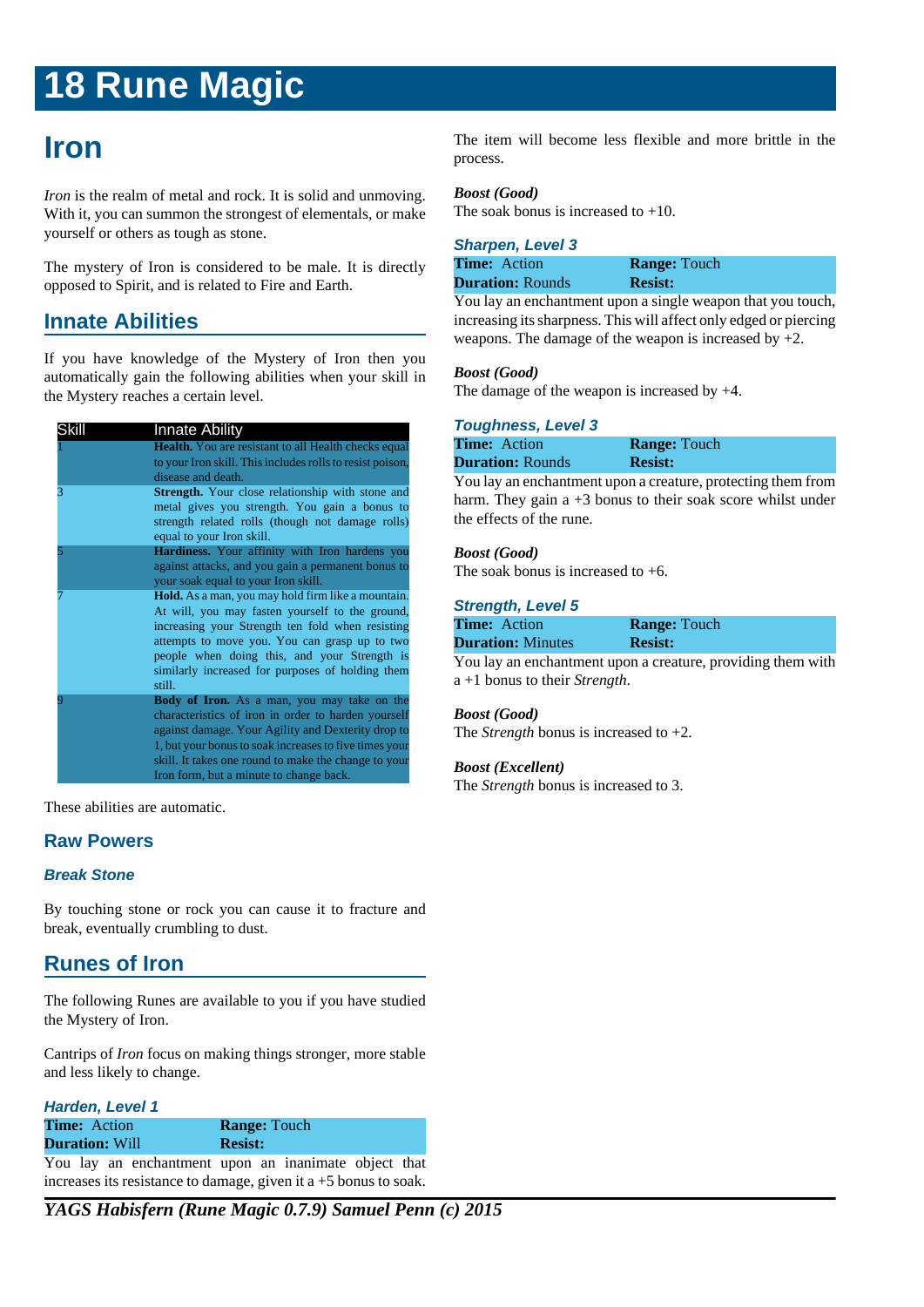## **Insanity**

The *Mysteries* provide you with mastery over the different aspects of the world, enabling you to twist reality to your will. Sometimes however, reality will twist back, warping your mind in ways that make you not quite human. Though this warping is seen as a bad thing, it can lead to a greater understanding of the magic you are trying to control.

Ultimately, any wizard who overuses magic will go insane. The basic powers of each Mystery are the safest, which is why many wizards do not go to the trouble of learning cantrips. Those who strive for greater understanding though must ultimately pay the price of magic.

There are two ways to gain insanity. The first is by fumbling the use of magic, the second is by stretching your abilities when trying to learn new magic.

## **Levels of Insanity**

*Insanity* is a Trait, and like other traits it ranges from 0 (completely sane) to 5 (critically insane).

| Insanity | Description                                                                                                                                           |
|----------|-------------------------------------------------------------------------------------------------------------------------------------------------------|
|          | Mundane and stable. No signs of abnormal insanity.                                                                                                    |
|          | Mildly insane. You generally behave as normal,<br>though your reactions to stress may be more extreme<br>than others.                                 |
|          | Moderate insanity. You will have a number of<br>quirks which others will consider unusual, though<br>which will not be immediately apparent.          |
|          | High insanity. Your quirks and actions are quite<br>severe, and people will mark you as being odd, and<br>possibly dangerous.                         |
|          | Severe insanity. You find it difficult to function in<br>normal society, and will have a number of mental<br>defects which cause others to avoid you. |
|          | Critically insane. You cannot socialise normally,<br>and in fact probably have difficulty living with<br>yourself.                                    |

## **Fumbling Magic**

When invoking a cantrip or calling on a power, if you roll a natural '1', then the magic fails and there is a chance of something worse happening. In order to keep control of the magic, it is necessary to make a Will check.

| <b>Condition</b>                                   | Target          |
|----------------------------------------------------|-----------------|
| Using a Power.                                     |                 |
| Using a cantrip.                                   | $10 + 5x$ level |
| In a region with an aura.                          | $+5x$ aura      |
| It is night, between sunset and sunrise.           | $+5$            |
| The moon is above the horizon and not hidden       | $+5$            |
| by clouds. Being underground, or in a permanent    |                 |
| building out of sight of the moon can negate this. |                 |
| The moon is full, regardless of whether it can be. | $+5$            |
| seen.                                              |                 |

If you get a *good* success, then the magic simply fails and there are no side effects. On a *moderate* success you gain one level of *fatigue*, but are otherwise unaffected.

On a failure, you gain one level of *fatigue* and are stunned for the remainder of the round, being unable to act or even defend yourself. The following round, and each round thereafter, you may try to gain control again, though the difficulty is reduced by 10. Failure results in continuing to be stunned.

If you fail a number of checks greater than your current *Insanity*, then the magic threatens to overwhelm you completely (note that this means a single failure if you have no insanity). You may choose to either try to control the magic, or to let it wash over you. If you do the latter then you are stunned for one more round and then recover (no roll). However, the magic leaves a lasting imprint on you, and you gain a *quirk*. The quirk lasts for a week. At the end of the week, there is a 50% chance of the quirk becoming permanent and you gaining one level of insanity.

If you try to control the magic, then make another check the following round. If this fails, then you are immediately *overwhelmed* for the next 1d20 minutes. No further checks are required, but the effect of being overwhelmed can be a lot worse.

## **Overwhelmed**

If you become *overwhelmed* by the magic, then you exhibit behaviour which is tied to the Mystery you were trying to control. The effect lasts for 1d20 minutes.

## **Confused (Spirit)**

Your mind is confused by an overload of sensation. For the duration your *Perception* is doubled for noticing general things, but at -2 if you try to focus on anything (such as individual words), or trying to attack or dodge.

## **Depression (Water)**

You are severely depressed, and see no reason to act or do anything. If there is a good reason to move, then you must make a Will check at a target of 30 to do so. More focused actions (fighting, using magic) is impossible.

## **Lust (Earth)**

You are overcome with lust.

## **Catatonic (Iron)**

You are unable to think or act.

## **Rage (Fire)**

You are overcome with rage.